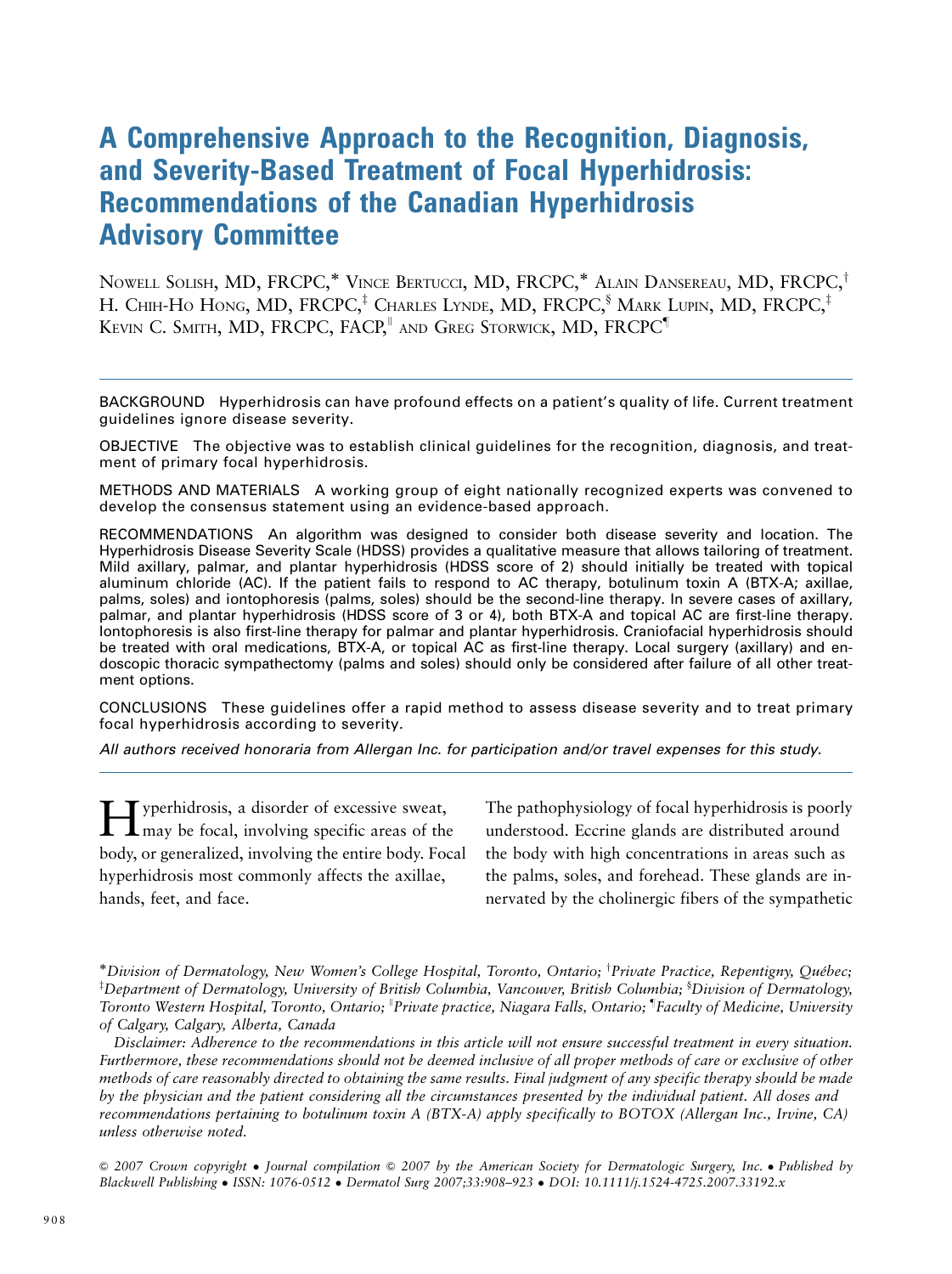nervous system. Patients with hyperhidrosis do not demonstrate any histopathologic changes in the sweat glands or changes in their numbers. A complex dysfunction in the sympathetic system likely contributes to the cause. Up to two-thirds of patients report a positive family history, suggesting that a genetic predisposition may exist. Generalized hyperhidrosis may be physiologic or due to autonomic dysfunction secondary to neurologic, endocrinologic, metabolic, and other such disorders, as well as febrile illness, malignancy, and drugs.

Hyperhidrosis may have significant effects on patients' lives including social embarrassment; interference with intimacy, activities of daily living, and certain kinds of employment; and physical discomfort and a negative impact on health-related quality of life  $(QOL)$ .<sup>1,2</sup> The effects of hyperhidrosis on QOL have been investigated using numerous tools. $2-5$ Clinical experience and results using these tools have shown the deep impact that hyperhidrosis has on affected individuals.

Early identification and proper management of patients with hyperhidrosis are crucial to lessen the emotional, psychosocial, and physical impact of their condition. Clinicians have a number of available treatments for hyperhidrosis. Two guidelines for the recommended treatment of primary focal hyperhidrosis have been published.<sup>6,7</sup> Since the 2004 publication of the guidelines, new clinical studies that involve an assessment of disease severity have been completed. Proper management of patients with hyperhidrosis, taking into account the severity of disease, is crucial to lessen the burden of their condition.

The purpose of this working group was to review the clinical literature and develop practical guidelines for the treatment of primary focal hyperhidrosis for multiple anatomic regions based on clinical severity.

#### **Methods**

A working group of eight nationally recognized experts was convened to review the clinical evidence

and develop the consensus statement. Each advisor had treated between 50 and 200 patients with hyperhidrosis in 2005 (median, 100–149 patients; unpublished results from national survey of top hyperhidrosis-treating physicians in Canada).

The advisors employed an evidence-based approach, performing a comprehensive literature search of English-language articles published from 1967 to 2006 on the diagnosis, recognition, or treatment of hyperhidrosis. Selected publications included randomized trials, controlled or noncontrolled studies, meta-analyses, and single- or multicenter case series. Reviews and unpublished trials were excluded. Literature databases included MEDLINE, PubMed, and EMBASE. The search terms included hyperhidrosis, quality of life, and randomized controlled trials. The level of evidence was assessed for each publication using a scale (I–III) for the quality of evidence (Table 1). Level of evidence (I, II-1, II-2, II-3, III) is indicated after each recommendation. Citations in support of individual recommendations are identified in the guideline text. Following review of the evidence by the advisors, recommendations were drafted, discussed, and voted on by all members.

#### **TABLE 1. Level of Evidence (from Canadian Task Force on Preventive Health Care)**

|        | Level Evidence                                                                                                                                                                  |
|--------|---------------------------------------------------------------------------------------------------------------------------------------------------------------------------------|
|        | Evidence obtained from at least one properly<br>designed randomized controlled trial, sys-<br>temic review or meta-analysis.                                                    |
| $II-1$ | Evidence obtained from well-designed<br>controlled trials without randomization.                                                                                                |
| $II-2$ | Evidence obtained from well-designed cohort<br>or case-control analytic studies, preferably<br>from more than one center or research group.                                     |
| $II-3$ | Evidence obtained from multiple time series<br>with or without the intervention: dramatic<br>results in uncontrolled trials might also be<br>regarded as this type of evidence. |
| Ш      | Opinions of respected authorities, based on<br>clinical experience, descriptive studies, or<br>reports of expert committees.                                                    |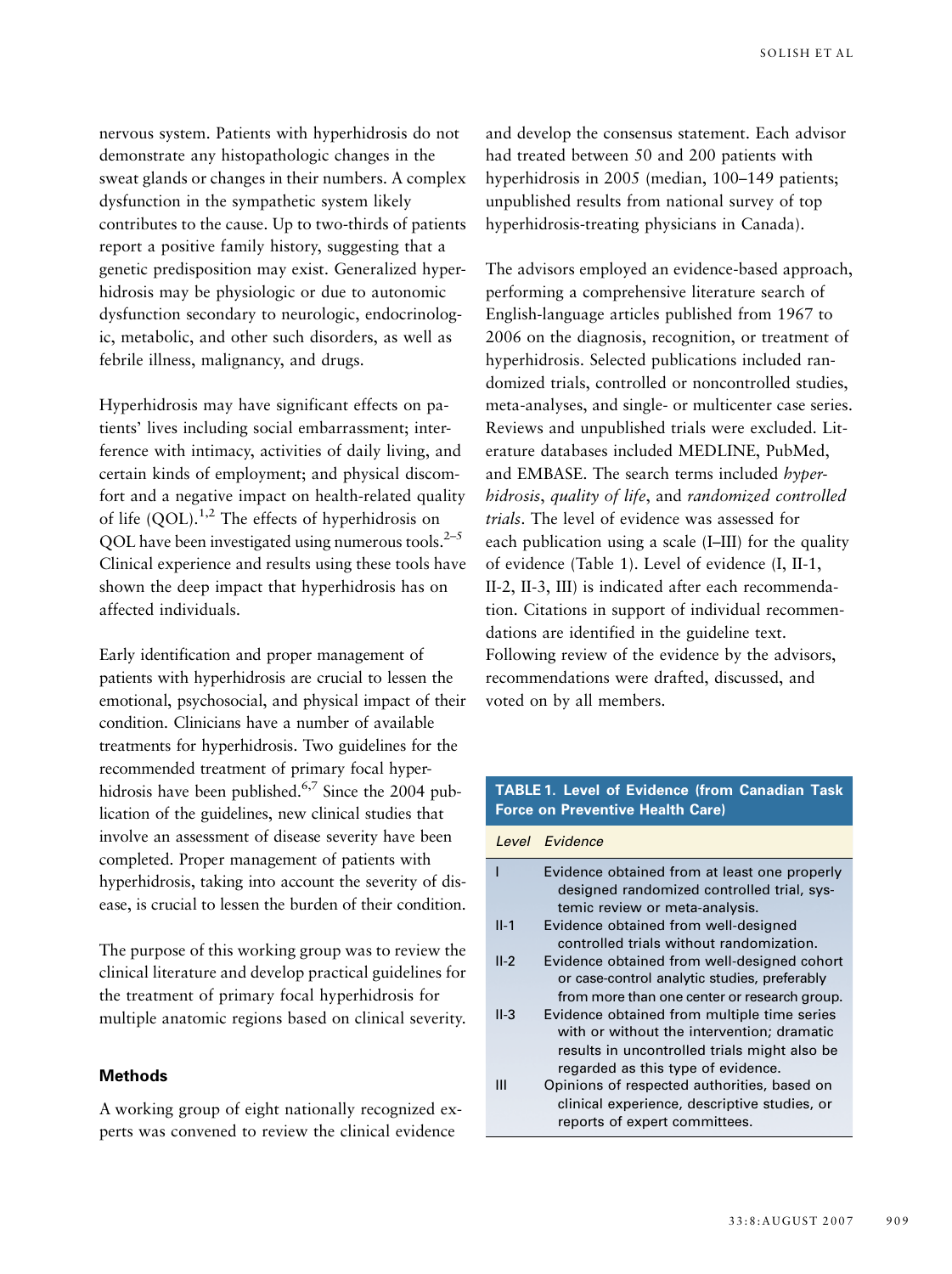## **Recommendations**

#### **Assessment**

The first step in evaluation of a patient's excessive sweating is to take a complete history and perform a physical examination. Additional laboratory testing is not required if the presentation is characteristic of primary focal hyperhidrosis.<sup>6</sup> If warranted, however, a directed work-up including appropriate laboratory and radiologic investigations should be completed to rule out other potential causes of hyperhidrosis. Then, if appropriate, a diagnosis of primary focal hyperhidrosis can be made, or other disease states responsible for the hyperhidrosis can be investigated and treated.

The next step in assessing a patient is to establish the severity of hyperhidrosis. Tests such as gravimetry and evaporimetry are used predominantly in research settings to measure the quantity of sweat being produced. There are significant limitations, however, with the use of gravimetry in a clinical setting. The burdensome nature of the test and significant inter- and intrapatient variability are among limitations reported.<sup>6,8</sup> Minor's starch-iodine test is used to assess the size of the surface area involved and is used primarily for assessing the area to treat as it does not give any indication on severity. This test is recommended to delineate the area of treatment and should be performed on every patient unless previous documentation of the area involved has been recorded (i.e., from previous treatment).

The Illness Intrusive Rating Scale (IIRS) measures the extent to which disease, its treatment, or both interfere with activities across 13 life domains considered important to QOL.<sup>9</sup> A tool specifically designed for hyperhidrosis is the Hyperhidrosis Impact Questionnaire (HHIQ).10 This questionnaire has items for baseline evaluation and 10 items for use in follow-up treatment. This is a useful tool in a research setting, but not in a practical clinical setting.

The Hyperhidrosis Disease Severity Scale (HDSS) was chosen to measure disease severity in the pro-

#### **Hyperhidrosis Disease Severity Scale**



**Figure 1.** Hyperhidrosis Disease Severity Scale.

posed treatment algorithms. It is a disease-specific scale for hyperhidrosis that provides a qualitative measure of the severity of the patient's condition based on how it affects daily activities.<sup>1</sup> The patients select the statement that best reflects their experience with sweating in the specified area. A score of 3 or 4 indicates severe hyperhidrosis, whereas a score of 1 or 2 indicates mild or moderate primary hyperhidrosis (Figure 1).<sup>11</sup> This quick diagnostic tool allows the clinician to identify the level of interference with daily activities. It is a single-item instrument that can be rapidly administered in written or interview format, is easily understood, and requires no aids for completion. The validity and reliability of the HDSS were analyzed using three studies and were found to have strong to moderate correlations with the HHIQ, Dermatology Life Quality Index [DLQI; 10 items that form six domains, total score of 0 (best) to 30 (worst)], and gravimetric sweat production. A 1-point improvement in HDSS score was associated with a 50% reduction in sweat production and a 2-point improvement with an 80% reduction.12–15

#### **Treatment**

There are a wide array of modalities available to treat hyperhidrosis. These include nonsurgical (i.e., topical, systemic) and surgical treatments that vary in their therapeutic efficacy, side effects, cost, and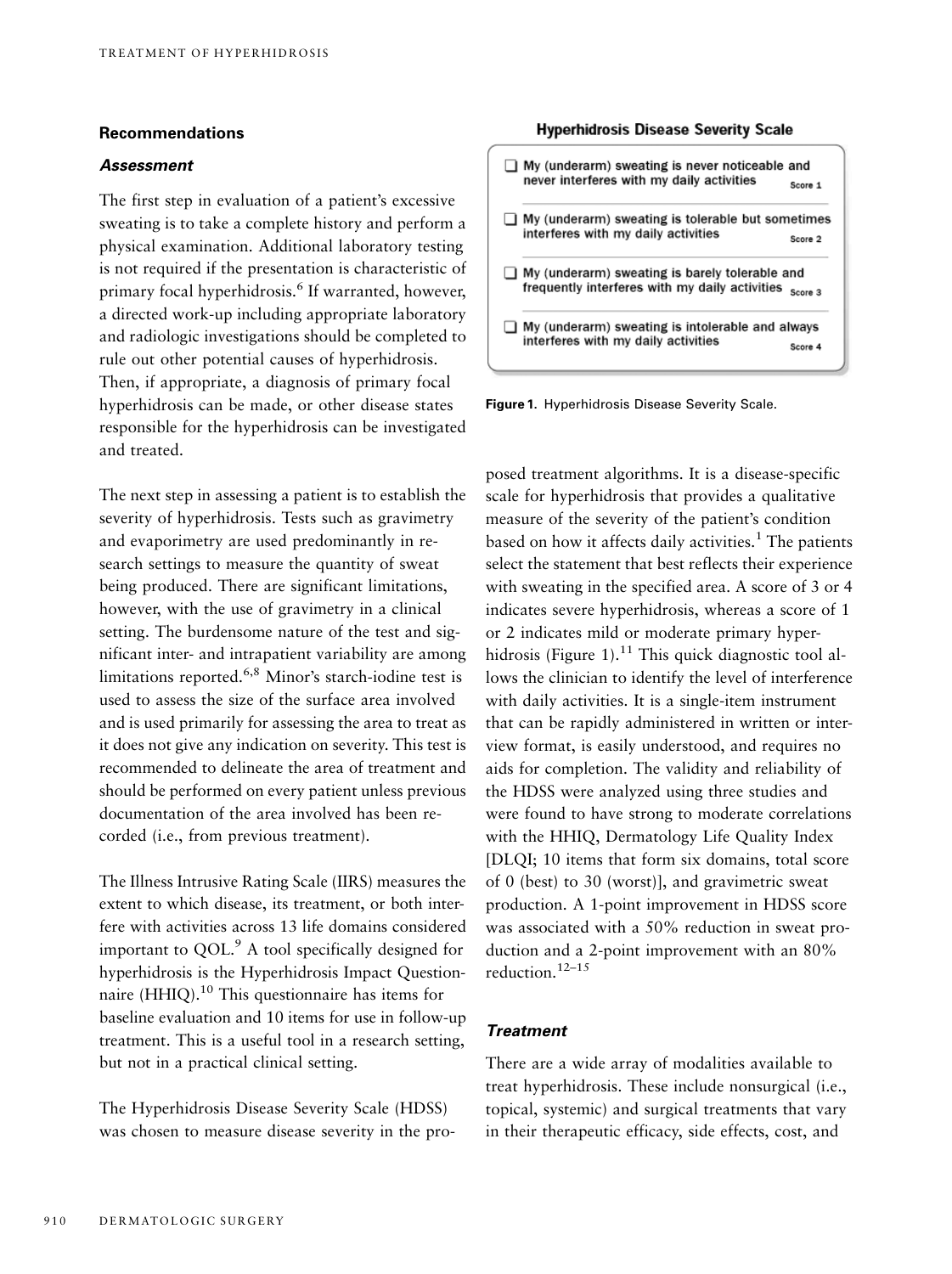duration of effect.<sup>1</sup> In all patients who present with hyperhidrosis, it is crucial that the disease severity be measured using the HDSS to determine proper course of treatment and to monitor the results of treatment.

What is the definition of treatment success and treatment failure in patients with hyperhidrosis? Using the HDSS, a treatment success is identified as an improvement from a score of 4 or 3 to a 2 or 1 or from a score of 2 to 1. Treatment failure can be defined as no change in HDSS score after 1 month of therapy or lack of tolerability for the treatment. With botulinum toxin A (BTX-A) injections, it is important to evaluate the treatment area: apparent failure may be due to a small area being missed. In this case, repeat treatment of the symptomatic area with a second round of BTX-A injections (at the same or higher dose) should be done before considering the treatment unsuccessful.

## **Treatment of Axillary Hyperhidrosis**

## **Recommendations (Figure 2)**

- 1. For mild or moderate axillary hyperhidrosis, topical aluminum chloride (AC) hexahydrate is the first choice of therapy.<sup>16,17</sup> An initial concentration of 10% to 12% AC may be tried to minimize irritation. Euhidrosis may not be achieved until a 35% solution is used; however, many patients experience unacceptable skin irritation at this strength (I, II-1, II-2). It may be more effective to apply AC at bedtime than in the morning, and if well tolerated AC may be applied twice daily.
- 2. If a patient fails to respond to topical therapy after 1 month, intradermal injection of BTX-A may be administered. Recommended dose is  $1$  U/cm<sup>2</sup>  $(3-4 \text{ U every } 1.5-2 \text{ cm})^{18}$  to a total of 50 to 100 U/ axilla depending on patient response and surface



**Figure 2.** Treatment algorithm for axillary hyperhidrosis. \*Apply to dry axilla at bedtime; wash off in 6 to 8 hours. Use three to seven times per week until euhidrotic. Maintenance treatment every 1 to 3 weeks. <sup>†</sup>Recommended dose is 1U/cm<sup>2</sup>. z Glycopyrrolate (1–2 mg) can be taken three times a day. HDSS, Hyperhidrosis Disease Severity Scale; AC, aluminum chloride; BTX-A, botulinum toxin A; ETS, endoscopic thoracic sympathectomy.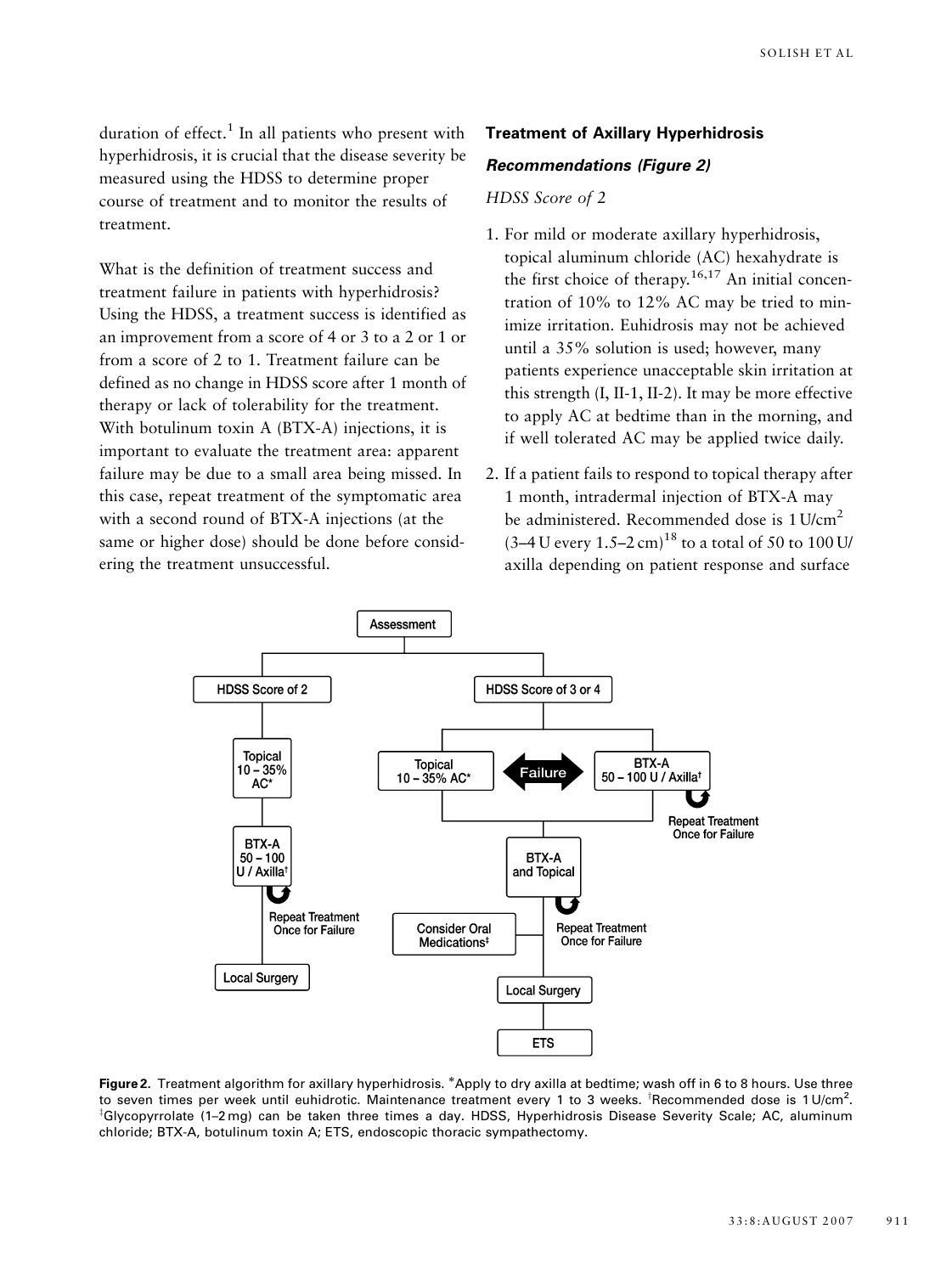area of involvement (I). Larger surface areas may require a higher dose. Treatment is repeated on average every 4 to 6 months when the patient has a change in HDSS score that warrants treatment.

3. Reduction of sweat glands, done on an outpatient basis with local anesthesia, is the next step should the patient not respond to two treatments with BTX-A (II-1, II-3).

#### HDSS Score of 3 or 4

- 1. For severe axillary hyperhidrosis, AC or BTX-A is first-line therapy as outlined in the recommendations for an HDSS score of 2 (above).
- 2. If a patient fails to respond to topical or BTX-A therapy, consider using both in combination (III).
- 3. If a patient fails to respond to topical or BTX-A therapy, consider the use of oral medications alone or as an adjuvant therapy (III).
	- a. Glycopyrrolate (1–2 mg) can be taken up to three times/day. (Other anticholinergics are also sometimes used.)
- 4. Reduction of sweat glands, done on an outpatient basis with local anesthesia, is the next step should the patient not respond to treatment (II-1, II-3).
- 5. Endoscopic thoracic sympathectomy (ETS) should be the last resort in patients not responding to therapy. Patients must be well informed and willing to accept both the surgical risks and the significant risk of compensatory sweating (II-2).

#### **Discussion**

The safety and efficacy of topical AC in the treatment of axillary hyperhidrosis have been shown in two small controlled studies and four open-label observational studies.19–24 Sample sizes ranged from 23 to 139 patients, and reduction in sweat was measured using gravimetric measurements or patient-reported outcomes. Topical AC was generally well tolerated, with skin irritation the most common

adverse event reported. Irritation resulted in a decrease in concentration or frequency of application and led to discontinuation in 2% to 21% of patients.

BTX-A is the best-studied treatment for focal hyperhidrosis. It is injected intradermally to treat hyperhidrosis and inhibits the release of acetylcholine at the neuromuscular junction and from the sympathetic nerves that innervate eccrine sweat glands. More than 20 prospective, observational, or placebocontrolled studies have assessed the efficacy and safety of BTX-A in the treatment of axillary hyperhidrosis. $25-41$  All studies showed a significant treatment response by quantitative measures of sweat production or patient-reported outcome measures.

In the largest, randomized, double-blind, placebocontrolled study, patients were treated with 50 U of BTX-A, 75 U of BTX-A, or placebo in each axilla and were followed for 52 weeks. Inclusion criteria included an HDSS score of 3 or 4 and the production of at least 50 mg of sweat in each axilla at rest over 5 minutes. Patients were evaluated every 4 months and reinjected when they reported a reincrease in HDSS score to 3 or 4 and produced 50 mg sweat in each axilla by gravimetric measurement, but no sooner than 8 weeks after the initial injection. Study responders were defined as patients who showed at least a two-grade improvement from baseline value on the HDSS 4 weeks after both of the first two treatment sessions or had a sustained response after their first treatment session and did not receive retreatment during the study. Sweat responders were defined as having at least a 50% reduction in axillary sweat production at Week 4. At 4 weeks, study response rate and sweat response rate were higher in the BTX-A groups (50 U/75 U) compared to the placebo group (55/49 vs. 6% and 81/86 vs. 41%, respectively;  $p < .001$ ).<sup>18</sup>

In another randomized, double-blind, placebocontrolled study, patients were treated with 50 U of BTX-A per axilla or placebo and were followed for 16 weeks after treatment. Treatment response was defined as a greater than 50% reduction in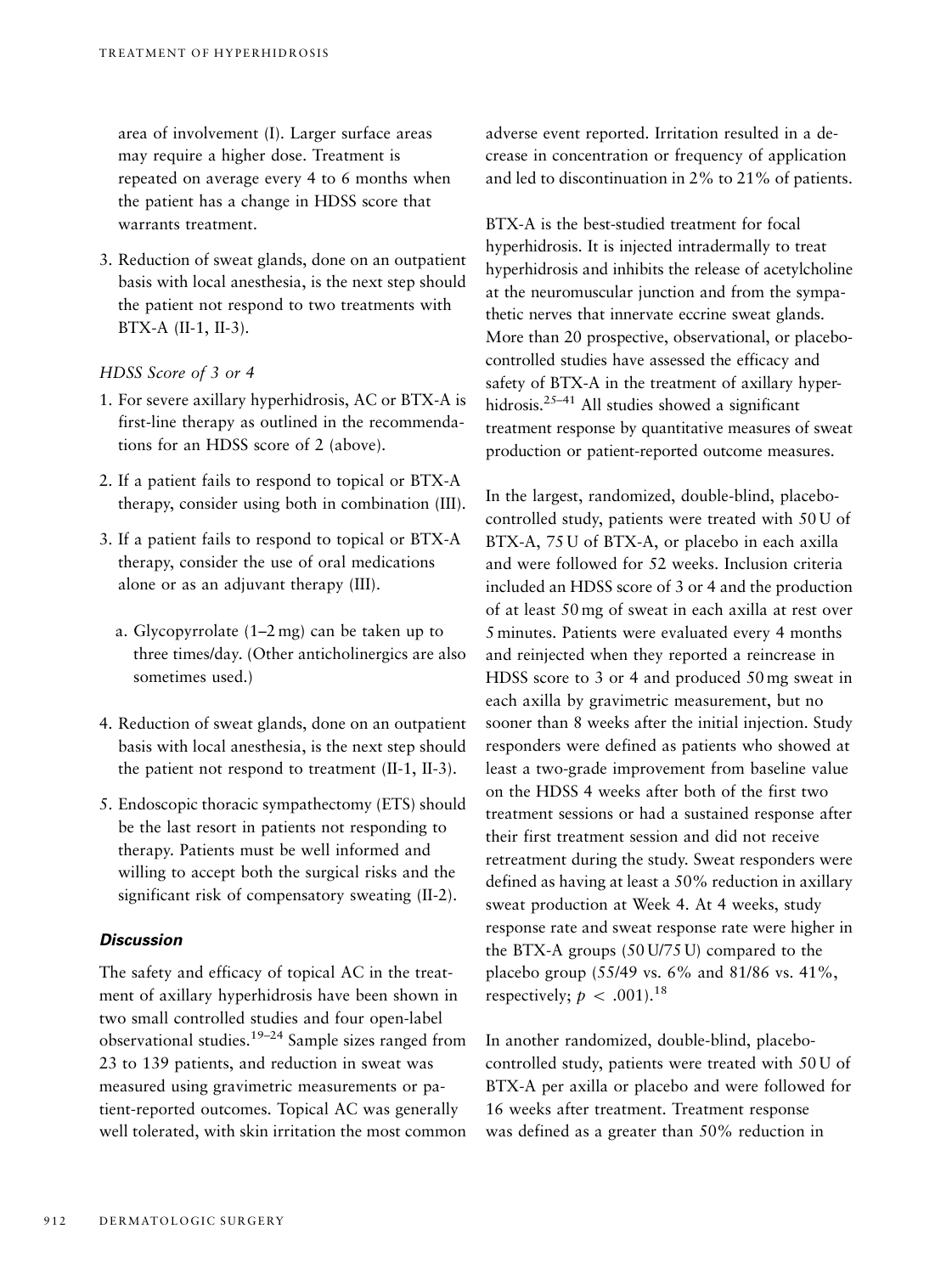gravimetric sweat rate (mg/5 min). At 4 weeks, response rate was higher in the BTX-A group compared to the placebo-treated patients (94% vs. 36%;  $p < .001$ ), and there was significantly higher patient satisfaction using a global assessment of treatment satisfaction score, where 4 is 100% improvement of signs and symptoms (3.3 vs. 0.8;  $p < .001$ ).<sup>42</sup>

Routine photography of the starch-iodine test areas can assist in the follow-up evaluation of patients. In cases where the patient claims that there was poor efficacy and/or short duration of effect, often comparison of photos of pretreatment starch-iodine test results with a repeat starch-iodine test will provide objective evidence of a marked reduction in the area of hyperhidrosis (K. Smith, MD, unpublished observations, April 2006).

Local sweat-gland excision by subcutaneous curettage or tumescent liposuction, done on an outpatient basis with local anesthesia, should be the next step if the patient does not respond to BTX-A.<sup>43-45</sup> Direct excision can create significant scarring and is associated with prolonged recovery time. The efficacy of surgical treatments was measured in a study by Proebstle and coworkers<sup>46</sup> in which 42 patients received subcorial curettage using a sharp spoon under tumescent local anesthesia. Sweat rates were determined gravimetrically, and curettage was found to be effective in the treatment of axillary hyperhidrosis in patients with baseline sweat rates greater than 25 mg/min.

ETS is generally not recommended and should be considered the last treatment option only in patients with severe axillary hyperhidrosis. Two studies examined the long-term outcomes after ETS and found that permanent side effects impaired patient satisfaction; compensatory sweating was seen in 67% of patients, and individuals treated for axillary hyperhidrosis without palmar involvement were significantly less satisfied with ETS treatment  $(33\% \text{ vs. } 67\%).^{47,48}$ 

Compelling evidence is lacking for the safety and efficacy of systemic anticholinergic agents and iontophoresis for the treatment of axillary hyperhidrosis. Only in severe cases of hyperhidrosis should anticholinergics be considered, because the dosing necessary to alleviate symptoms of hyperhidrosis results in complications and adverse events such as blurred vision, dry mouth and eyes, palpitations, and urinary retention. Iontophoresis is difficult to administer to the axillae and frequently results in irritation.49–51

#### **Treatment of Palmar HH**

## **Recommendations (Figure 3)**

- 1. For mild or moderate palmar hyperhidrosis, topical AC hexahydrate in absolute ethanol or in a salicylic acid gel is the therapy of first choice. An initial concentration of 10% to 12% AC may be tried to minimize irritation; however, a higher concentration may be necessary to achieve euhidrosis. Some patients may tolerate a concentration of up to 50% AC but the risk of skin irritation is higher at this concentration (II-2).
- 2. If a patient fails to respond to topical therapy, intradermal injection of BTX-A may be administered or iontophoresis therapy initiated.
	- a. An initial dose of 100 U of BTX-A per palm has been shown to be effective but may need to be increased to 150 U per palm depending on patient response (I). Recommended dose is 1.5 to  $2$  U/cm<sup>2</sup> with a mean dose of 100 U per palm. In certain instances a smaller dose of BTX-A may be needed due to small surface area involvement. Proper anesthesia use is vital to the success of treatment.
	- b. Tap-water iontophoresis requires proper patient education on technique for optimal effect (I).
		- i. Patients undergo 3 to 4 treatments per week for 20 to 30 minutes using a device that provides a direct current of 15 to 20 mA. Because the anode may be more effective, the current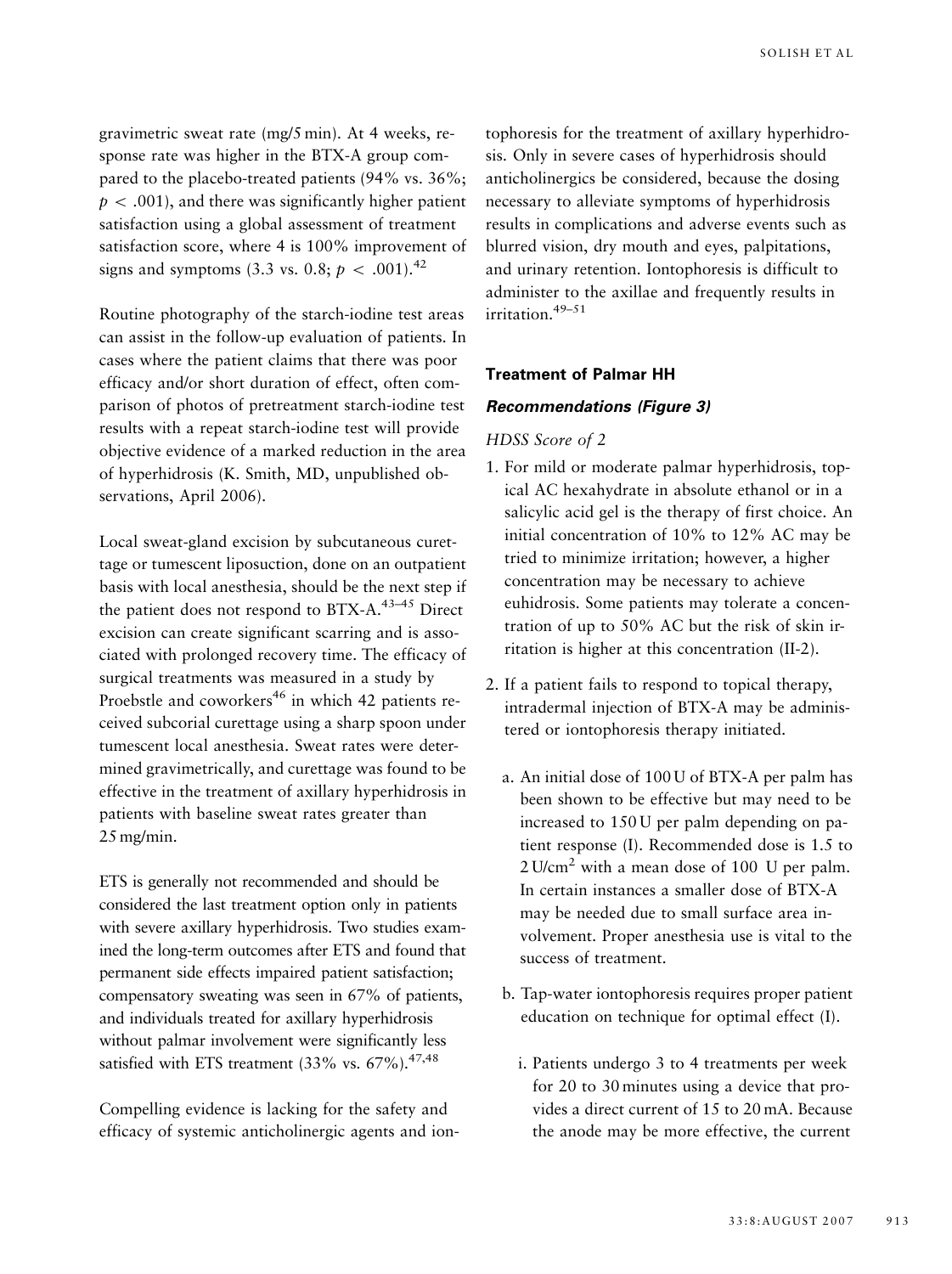

Figure 3. Treatment algorithm for palmar hyperhidrosis. \*Apply to dry palm at bedtime; wash off in 6 to 8 hours. Use three to seven times per week until euhidrotic. Maintenance treatment every 1 to 3 weeks. <sup>†</sup>Direct current at 10 to 20 mA for 20 to 30 minutes. Switch current direction midway through treatment. Use every other day until euhidrotic. Maintenance treatment every 1 to 4 weeks. <sup>‡</sup>Recommended dose is 1.5 to 2 U/cm<sup>2</sup>. Proper anesthesia use is crucial to treatment success. <sup>s</sup>Glycopyrrolate (1–2 mg) can be taken three times a day. HDSS, Hyperhidrosis Disease Severity Scale; AC, aluminum chloride; BTX-A, botulinum toxin A; ETS, endoscopic thoracic sympathectomy.

direction is switched halfway through the treatment.

- ii. Once euhidrosis has been achieved (typically following 6–10 treatments), frequency of maintenance treatments is titrated for individual response. Maintenance treatments are typically required at 1- to 4-week intervals.
- 3. If a patient fails to respond to BTX-A or iontophoresis alone, consider adding topical AC hexahydrate (at a concentration recommended in 1) to therapy (III).

## HDSS Score of 3 or 4

1. For severe palmar hyperhidrosis, AC, BTX-A, or iontophoresis are all considered to be first-line

therapy as outlined in the recommendations for an HDSS score of 2.

- 2. If a patient fails to respond to topical therapy, BTX-A, or iontophoresis, consider the use of oral medications alone or as adjuvant therapy (III).
	- a. Glycopyrrolate (1–2 mg) can be taken up to three times per day.
	- b. Iontophoresis with glycopyrrolate solution has been shown to increase efficacy of iontophoresis but can increase side effects.
- 3. ETS should be the last resort in patients not responding to therapy. Patients must be well informed and willing to accept both the surgical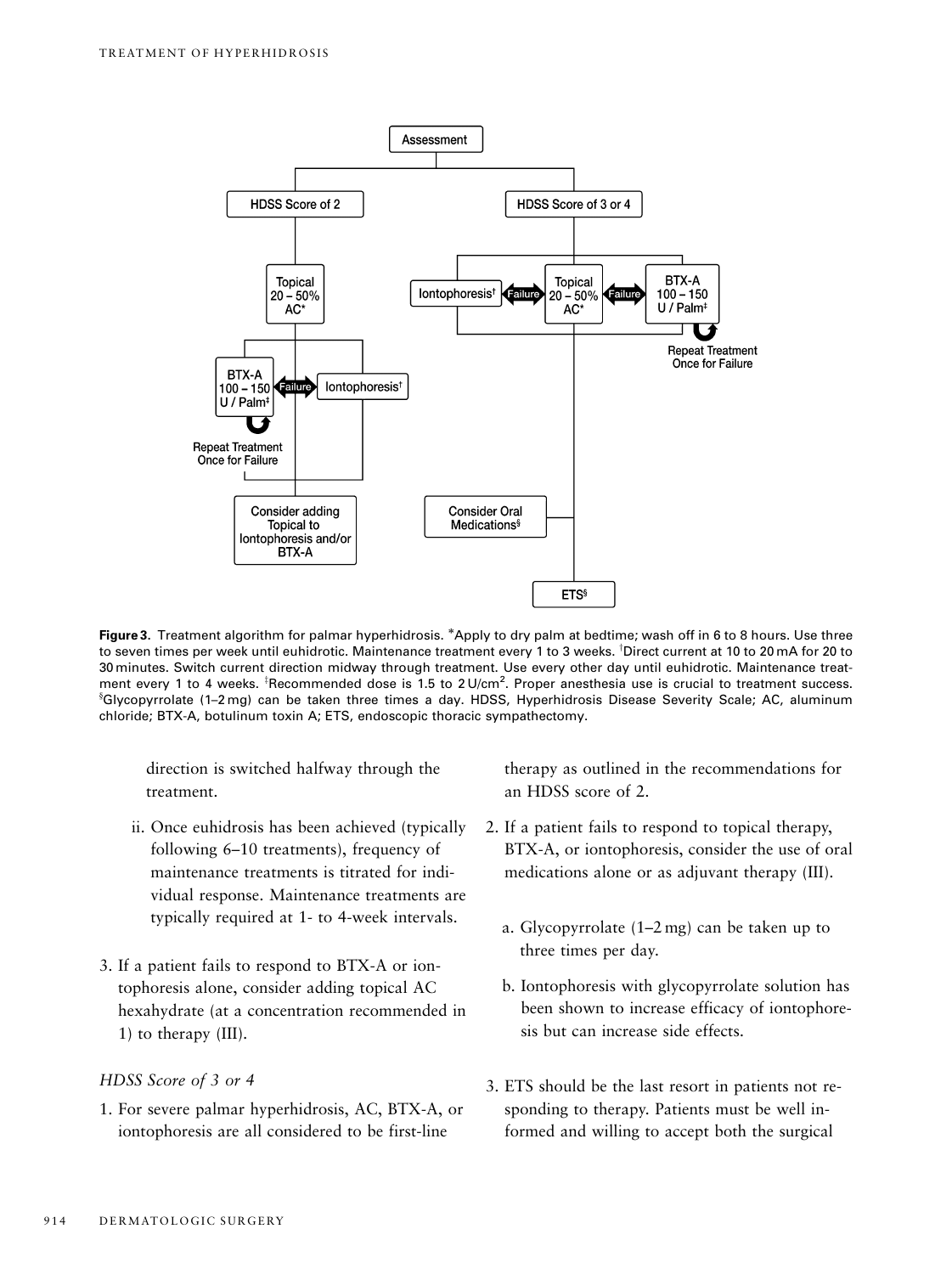risks and the significant risk of compensatory hyperhidrosis (I).

## **Discussion**

The safety and efficacy of topical AC in the treatment of palmar hyperhidrosis have been shown in four small observational studies.<sup> $52-55$ </sup> Reduction in sweat was measured using evaporimetric measurements, transpiration measurements, or patientreported outcomes.

Several studies have been performed examining the efficacy and safety of BTX-A in the treatment of palmar hyperhidrosis.<sup>56–66</sup> Duration of euhidrosis by and large exceeded the length of the study and response rate was consistently above 90%. The most noteworthy adverse event was transient weakness of the intrinsic hand muscles, for which patients should be counseled regarding dangers of poor fine motor control.<sup>67–72</sup> Proper use of anesthesia is vital to the success of BTX-A in the treatment of palmar hyperhidrosis due to the intense pain associated with multiple injections into the palms. Bier's block, nerve blocks, application of ice or cold air before and after injection, and vibration have all been shown to be successful in reducing pain during treatment. $73-78$ Proper counseling on the potential side effects of anesthesia should inform the patient of possible damage to peripheral nerves and vessels.

Three small controlled studies confirmed the efficacy of tap-water iontophoresis in the treatment of palmar hyperhidrosis.<sup>79–81</sup> More recently, iontophoresis performed with anticholinergic agents in solution has been shown to potentiate the euhidrotic effect; however, patients frequently report adverse events, including dry mouth, commonly seen with oral anticholinergic therapy.82–84

Compelling evidence is lacking for the safety and efficacy of systemic anticholinergic agents for the treatment of palmar hyperhidrosis. Owing to systemic adverse events seen at concentrations necessary to treat hyperhidrosis, anticholinergics should only be used in severe cases.<sup>85</sup>

More than 40 published reports examine the efficacy and safety of ETS in palmar hyperhidrosis. $48,86-131$ These reports lack consistency in patient selection, surgical technique, and quantitative and qualitative measurement of hyperhidrosis and QOL. Although success rates range from 92% to 100%, there are significant complications associated with sympathectomy. These complications include pneumothorax, gustatory sweating, rhinitis, and Horner's syndrome.<sup>126,132</sup> ETS has decreased the risk of adverse events. Patients are often satisfied with ETS in palmar hyperhidrosis, yet compensatory sweating may at times be worse than the original condition being treated.

## **Treatment of Plantar HH**

## **Recommendations (Figure 4)**

- 1. For mild or moderate plantar hyperhidrosis, topical AC hexahydrate in absolute ethanol or in a salicylic acid gel is the first choice of therapy. An initial concentration of 20% AC may be tried to minimize irritation; however, a higher concentration may be necessary to achieve euhidrosis. Some patients may tolerate a concentration of up to 50% AC but the risk of skin irritation is higher at this concentration (II-2).
- 2. If a patient fails to respond to topical therapy, intradermal injection of BTX-A may be administered or iontophoresis therapy initiated.
	- a. An initial dose of 150 U of BTX-A per sole has been shown to be effective but may need to be increased to 200 U per sole depending on patient response and surface area involvement (I). The recommended dose is 1.5 to  $2$  U/cm<sup>2</sup> with a mean dose of 150 U per sole. In certain instances, a smaller dose of BTX-A may be needed due to small surface area involvement.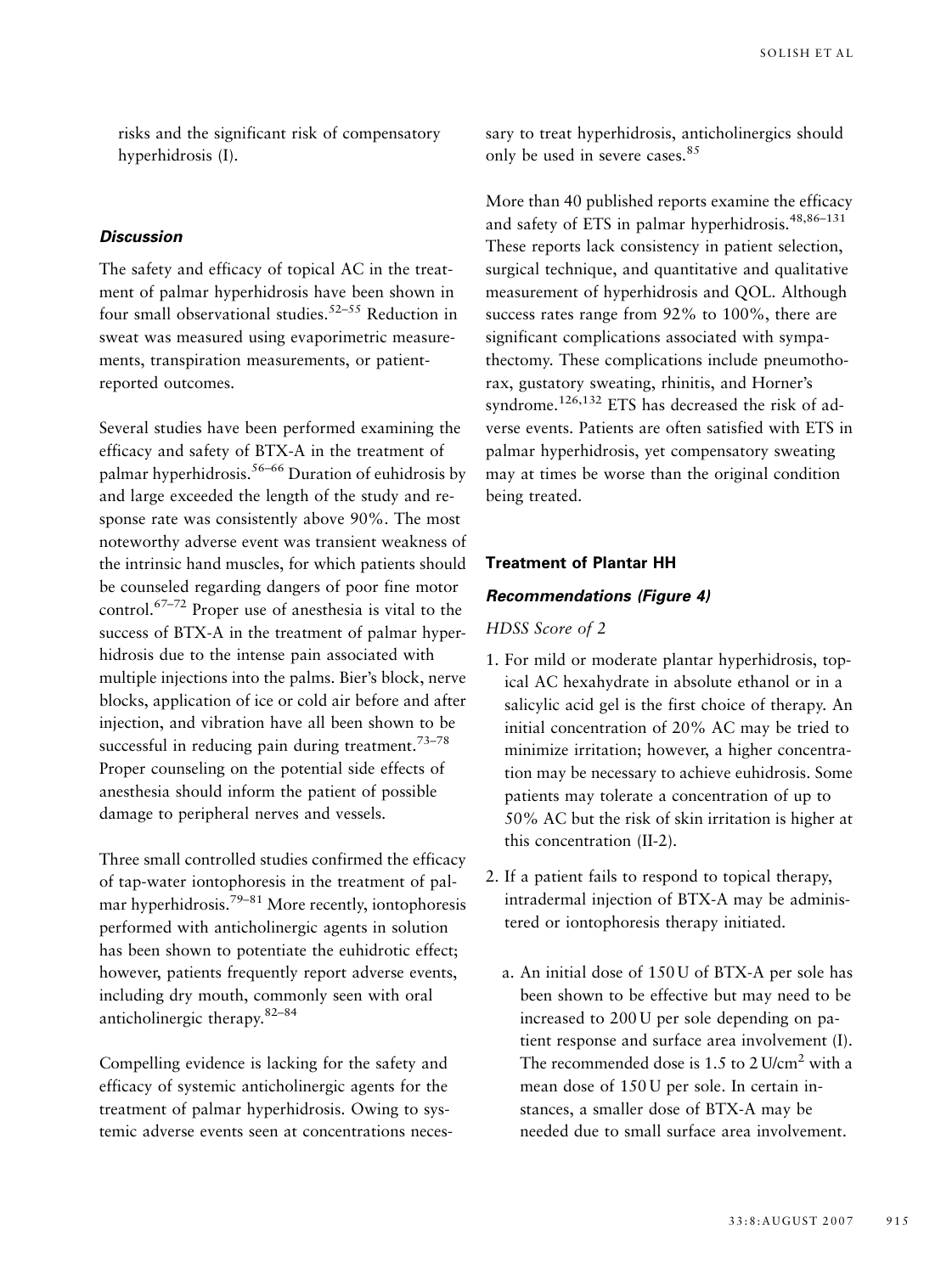

Figure 4. Treatment algorithm for plantar hyperhidrosis. \*Apply to dry sole at bedtime; wash off in 6 to 8 hours. Use three to seven times per week until euhidrotic. Maintenance treatment every 1 to 3 weeks. <sup>†</sup>Direct current at 10 to 20 mA for 20 to 30 minutes. Switch current direction midway through treatment. Use every other day until euhidrotic. Maintenance treatment every 1 to 4 weeks. <sup>‡</sup>Recommended dose is 1.5 to 2 U/cm<sup>2</sup>. Proper anesthesia use is crucial to treatment success. <sup>s</sup>Glycopyrrolate (1–2 mg) can be taken three times a day. HDSS, Hyperhidrosis Disease Severity Scale; AC, aluminum chloride; BTX-A, botulinum toxin A.

Proper anesthesia use is vital to the success of treatment.

- b. Tap-water iontophoresis requires proper patient education on technique for optimal effect (I). The technique is similar to that described for palmar hyperhidrosis.
- 3. If a patient fails to respond to BTX-A or iontophoresis alone, consider adding topical AC hexahydrate (at a concentration recommended in 1) to therapy (III).
- 4. For patients suffering from palmoplantar hyperhidrosis, the expert panel consensus with BTX-A therapy is to initially treat only the palms as there is often a reduction in plantar hyperhidrosis following treatment of only the palms (III). It is unknown whether this may also occur using other treatments.

#### HDSS Score of 3 or 4

- 1. For severe plantar hyperhidrosis, AC, BTX-A, or iontophoresis are all first-line therapy as outlined in the recommendations for an HDSS score of 2.
- 2. If a patient fails to respond to topical therapy, BTX-A, or iontophoresis, consider the use of oral medications alone or as adjuvant therapy (III).
	- a. Glycopyrrolate (1–2 mg) can be taken up to three times per day.
	- b. Iontophoresis with glycopyrrolate solution has been shown to increase efficacy of iontophoresis but can increase systemic side effects.
- 3. For patients suffering from palmoplantar hyperhidrosis, the expert panel consensus with BTX-A therapy is to initially treat only the palms as there is often a reduction in plantar hyperhidrosis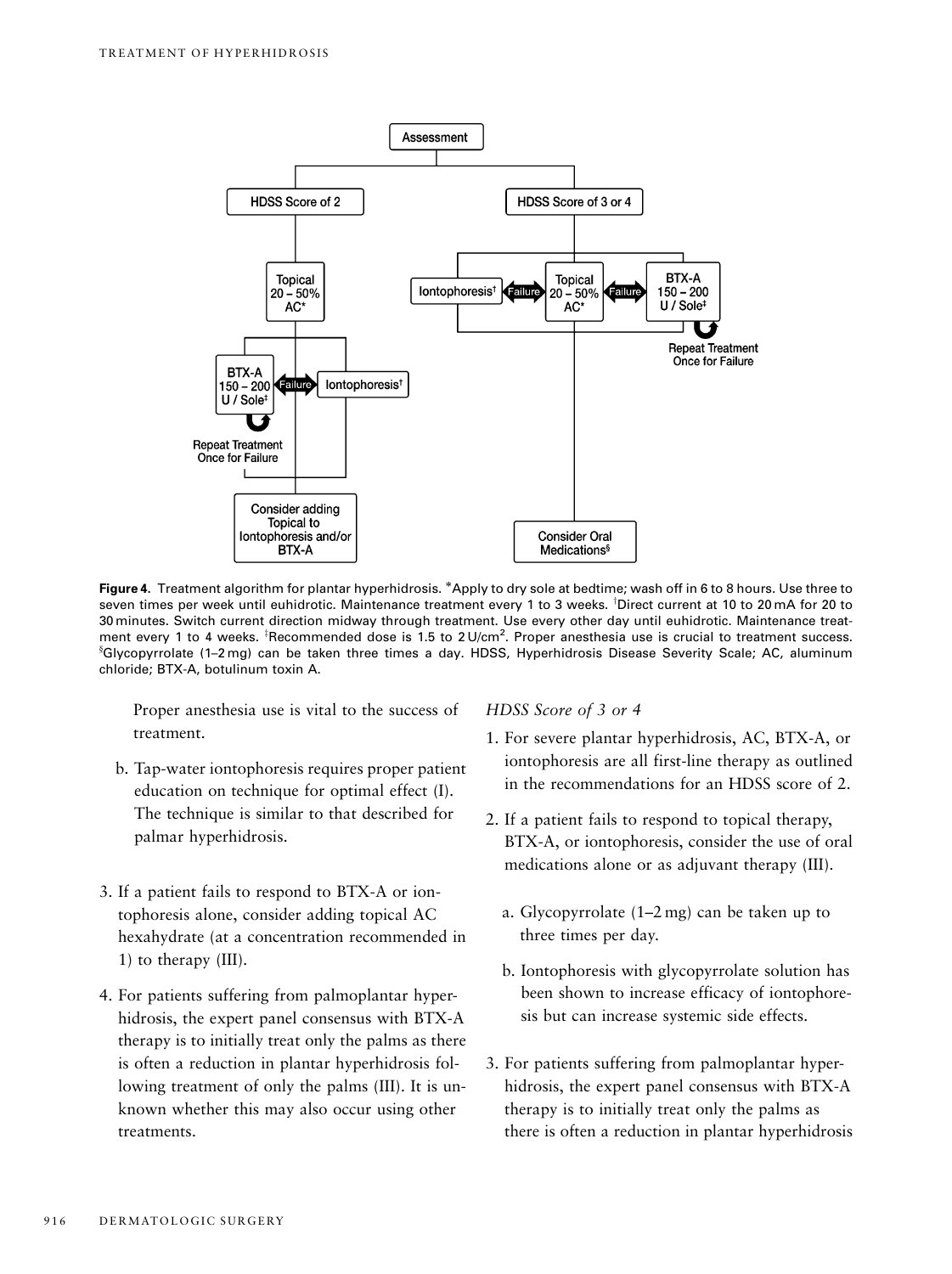after treatment of only the palms (III). It is unknown whether this may also occur using other treatments.

#### **Discussion**

Compared to axillary and palmar hyperhidrosis, fewer publications examine the safety and efficacy of treatments for plantar hyperhidrosis. In two observational studies, patients became euhidrotic after application of 20 or 25% AC in ethanol.<sup>54,133</sup> AC has also been investigated in a large study of 139 patients in which patients had good or excellent response to 30% to 40% AC in salicylic acid gel.<sup>134</sup> Tap-water iontophoresis has also been shown to be effective in treating plantar hyperhidrosis.<sup>135-137</sup>

There are only two published trials on the use of BTX-A for plantar hyperhidrosis. In one study, 10 adult patients were injected with 50 U of BTX-A over 15 to 20 injection sites on the soles. After 5 months, 7 of the 10 patients were symptom-free, and self-reported satisfaction with the treatment outcome was 70%.138 In another observational study, 6 soles were injected with 100 U of BTX-A per sole and observed for 10 months to evaluate the efficacy and tolerability of BTX-A for plantar hyperhidrosis.

Quantitatively measured, the mean sweat production was found to be significantly lower following BTX-A treatment  $(p < .01).$ <sup>138,139</sup>

#### **Treatment of Craniofacial HH**

## **Recommendations (Figure 5)**

- 1. For mild or moderate craniofacial hyperhidrosis, AC, BTX-A, or oral medications are all first-line therapy.
	- a. An initial concentration of 10% AC may be tried to minimize irritation; however, a higher concentration of up to 20% AC may be necessary to achieve euhidrosis. The risk of skin irritation rises with AC concentration (III).
	- b. Intradermal injection of BTX-A may be administered. Doses of up to 100 U may be necessary depending on the area injected (II-2).
		- i. Knowledge of underlying facial musculature is imperative.



Figure 5. Treatment algorithm for craniofacial hyperhidrosis. \*Apply at bedtime; wash off in 6 to 8 hours. Use three times per week until euhidrotic. Maintenance treatment every 1 to 3 weeks. <sup>†</sup>Knowledge of underlying facial musculature is imperative. Very small areas like the upper lips require only a small amount. BTX-A is the treatment of choice for Frey's syndrome. <sup>‡</sup>Glycopyrrolate (1–2 mg) can be taken three times a day. <sup>§</sup>Only consider for severe hyperhidrosis, especially those associated with facial flushing.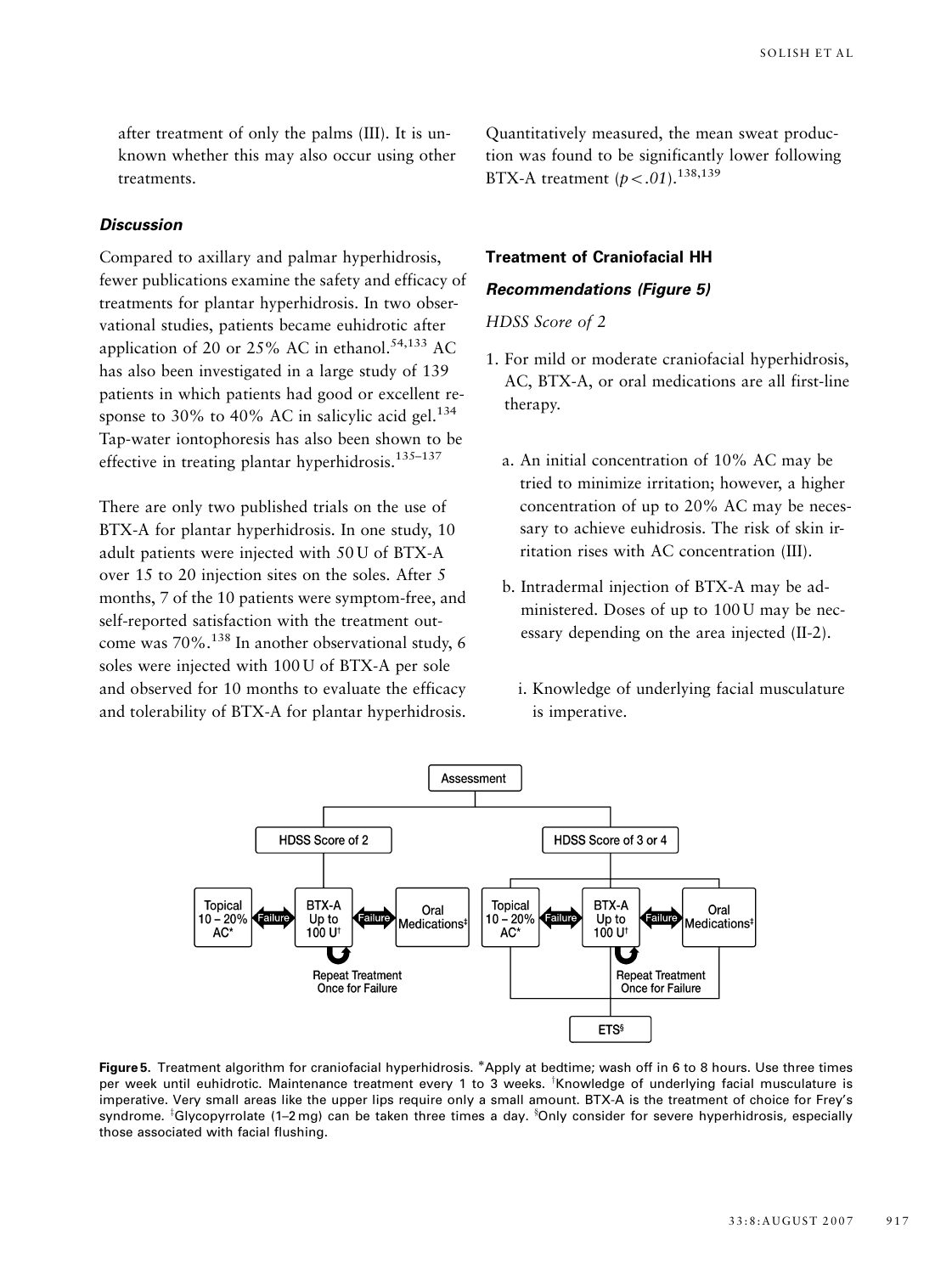- ii. Very small areas such as the upper lips require only a small amount, starting at  $0.5$  U/cm<sup>2</sup>.
- iii. BTX-A is the treatment of choice for Frey's syndrome (gustatory sweating; II-1).
- c. Glycopyrrolate (1–2 mg) can be taken up to three times per day (III).
	- i. May be considered for more extensive involvement of face and/or scalp.

#### HDSS Score of 3 or 4

- 1. For severe craniofacial hyperhidrosis, first-line therapy is the same as outlined in the recommendations for an HDSS score of 2 (above).
- 2. ETS should be the last resort in patients not responding to therapy. Patients must be well informed and willing to accept the previously noted risks.
	- a. ETS should be considered only for patients with severe hyperhidrosis especially those associated with facial flushing (III).

## **Discussion**

Craniofacial hyperhidrosis can present as secondary to Frey's syndrome and diabetic neuropathy or as primary craniofacial hyperhidrosis. All manifestations are treated in a similar manner. No published controlled studies look at the efficacy of topical AC in the treatment of craniofacial hyperhidrosis. A small observational study examined nine patients suffering from Frey's syndrome and found that topical application of AC hexahydrate was successful in controlling gustatory sweating using application intervals varying from 1 to 50 days.<sup>140</sup> Topical application of glycopyrrolate has also been studied and found to be effective in patients with Frey's syndrome and diabetic neuropathy.<sup>141–143</sup> It may have a similar effect on primary craniofacial hyperhidrosis.

BTX-A has been investigated in several studies for the treatment of Frey's syndrome.<sup>144–153</sup> In one

study, 33 patients were injected with BTX-A (range, 16-80 U; 1 U/cm<sup>2</sup>) and all relevant clinical symptoms of sweating disappeared within 1 week after a single injection.<sup>154</sup> BTX-A has also been shown to be effective in a small series examining frontal hyperhidrosis in which patients were euhidrotic for over 5 months.<sup>155</sup>

The safety and efficacy of ETS for craniofacial hyperhidrosis has not been extensively studied. This treatment should be the last resort for patients with severe hyperhidrosis. Patients should be informed of adverse events, high risk of compensatory hyperhidrosis, and success rate before surgery.<sup>156-159</sup>

#### **Summary**

The HDSS provides a rapid, efficient, and validated method to assess primary focal hyperhidrosis. This qualitative measure allows the clinician to tailor treatment based on the severity of focal hyperhidrosis. The guidelines proposed by the expert panel provide a recommended course of therapy for patients based on the severity of disease.

Mild axillary, palmar, and plantar hyperhidrosis (HDSS score of 2) should initially be treated with topical AC. If the patient fails to respond to AC therapy, BTX-A (axillae, palms, soles) and iontophoresis (palms, soles) should be the second-line therapy. In severe cases of axillary, palmar, and plantar hyperhidrosis (HDSS score of 3 or 4), both BTX-A and topical AC are first-line therapy. For palmar and plantar hyperhidrosis, iontophoresis is also first-line therapy. Local surgery and ETS should only be considered in severe cases of hyperhidrosis in which the patient fails to respond to all other treatment options. Craniofacial hyperhidrosis should be treated with oral medications, BTX-A, or topical AC as first-line therapy regardless of disease severity. In severe cases of craniofacial hyperhidrosis (HDSS score of 3 or 4), especially those associated with facial flushing, ETS may be considered as a last resort for patients not responding to other therapies.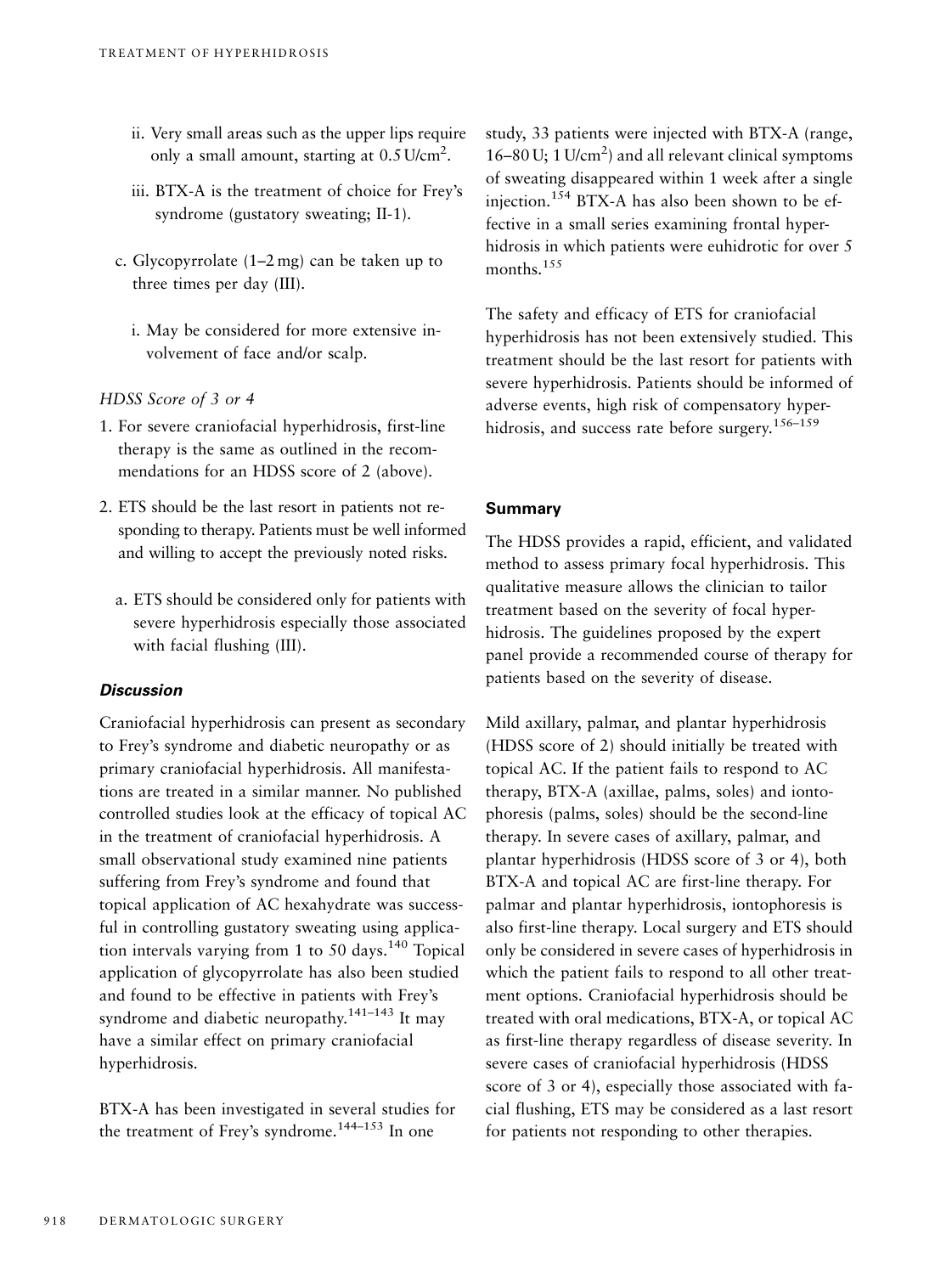#### **References**

- 1. Haider A, Solish N. Focal hyperhidrosis: diagnosis and management. CMAJ 2005;172:69–75.
- 2. Weber A, Heger S, Sinkgraven R, et al. Psychosocial aspects of patients with focal hyperhidrosis: marked reduction of social phobia, anxiety and depression and increased quality of life after treatment with botulinum toxin A. Br J Dermatol 2005;152:  $342 - 5$ .
- 3. Kuo CH, Yen M, Lin PC. Developing an instrument to measure quality of life of patients with hyperhidrosis. J Nurs Res  $2004:12:21-30.$
- 4. de C Jr, Kauffman P, Werebe EC, et al. Quality of life, before and after thoracic sympathectomy: report on 378 operated patients. Ann Thorac Surg 2003;76:886–91.
- 5. Amir M, Arish A, Weinstein Y, et al. Impairment in quality of life among patients seeking surgery for hyperhidrosis (excessive sweating): preliminary results. Isr J Psychiatry Relat Sci 2000;37:25–31.
- 6. Hornberger J, Grimes K, Naumann M, et al. Recognition, diagnosis, and treatment of primary focal hyperhidrosis. J Am Acad Dermatol 2004;51:274–86.
- 7. Lowe N, Campanati A, Bodokh I, et al. The place of botulinum toxin type A in the treatment of focal hyperhidrosis. Br J Dermatol 2004;151:1115–22.
- 8. Swartling C, Naver H, Lindberg M. Botulinum A toxin improves life quality in severe primary focal hyperhidrosis. Eur J Neurol  $2001 \cdot 8 \cdot 247 - 52$
- 9. Cina CS, Clase CM. The Illness Intrusiveness Rating Scale: a measure of severity in individuals with hyperhidrosis. Qual Life Res 1999;8:693–8.
- 10. Naumann MK, Hamm H, Lowe NJ. Effect of botulinum toxin type A on quality of life measures in patients with excessive axillary sweating: a randomized controlled trial. Br J Dermatol 2002;147:1218–26.
- 11. Solish N, Benohanian A, Kowalski JW. Prospective open-label study of botulinum toxin type A in patients with axillary hyperhidrosis. effects on functional impairment and quality of life. Dermatol Surg 2005;31:405–13.
- 12. Solish N, Benohanian A, Kowalski JW. Prospective open-label study of botulinum toxin type A in patients with axillary hyperhidrosis: effects on functional impairment and quality of life. Dermatol Surg 2005;31:405–13.
- 13. Strutton DR, Kowalski JW, Glaser DA, et al. US prevalence of hyperhidrosis and impact on individuals with axillary hyperhidrosis: results from a national survey. J Am Acad Dermatol 2004;51:241–8.
- 14. Lowe NJ, Glaser DA. Botulinum toxin type A in primary axillary hyperhidrosis: a 52-week multi-center double-blind randomized placebo-controlled trial. Poster presented at: 62nd Annual Meeting of the American Academy of Dermatology; February 6–10, 2004; Washington, DC. Poster P195. J Am Acad Dermatol 2004;50:50.6–2–2004.
- 15. Kowalski JW, Eadie N, Lai PY, et al. Validity and reliability of the Hyperhidrosis Disease Severity Scale (HDSS). Poster Presented at: 62nd Annual Meeting of the American Academy of Dermatology;

February 6–10, 2004; Washington, DC. Poster P198. J Am Acad Dermatol 2004;50:51.2006.

- 16. Eisenach JH, Atkinson JL, Fealey RD. Hyperhidrosis: evolving therapies for a well-established phenomenon. Mayo Clin Proc 2005;80:657–66.
- 17. Togel B, Greve B, Raulin C. Current therapeutic strategies for hyperhidrosis: a review. Eur J Dermatol 2002;12:219–23.
- 18. BOTOX product monograph. Irvine (CA): Allergan Inc; 2004.
- 19. Rayner CR, Ritchie ID, Stark GP. Axillary hyperhidrosis, 20% aluminum chloride hexahydrate, and surgery. Br Med 1980;280:1168.
- 20. Scholes KT, Crow KD, Ellis JP, et al. Axillary hyperhidrosis treated with alcoholic solution of aluminium chloride hexahydrate. Br Med 1978;2:84–5.
- 21. Benohanian A, Dansereau A, Bolduc C, et al. Localized hyperhidrosis treated with aluminum chloride in a salicylic acid gel base. Int J Dermatol 1998;37:701–3.
- 22. Glent-Madsen L, Dahl JC. Axillary hyperhidrosis: local treatment with aluminium-chloride hexahydrate 25% in absolute ethanol with and without supplementary treatment with triethanolamine. Acta Derm Venereol 1988;68:87–9.
- 23. Ellis H, Scurr JH. Axillary hyperhidrosis–topical treatment with aluminium chloride hexahydrate. Postgrad Med 1979;55: 868–9.
- 24. Holzle E, Braun-Falco O. Structural changes in axillary eccrine glands following long-term treatment with aluminium chloride hexahydrate solution. Br J Dermatol 1984;110:399–403.
- 25. Naumann M, Lowe NJ. Botulinum toxin type A in treatment of bilateral primary axillary hyperhidrosis: randomised, parallel group, double blind, placebo controlled trial. BMJ 2001;323: 596–9.
- 26. Heckmann M, Ceballos-Baumann AO, Plewig G. Botulinum toxin A for axillary hyperhidrosis (excessive sweating). N Engl J Med 2001;344:488–93.
- 27. Odderson IR. Long-term quantitative benefits of botulinum toxin type A in the treatment of axillary hyperhidrosis. Dermatol Surg 2002;28:480–3.
- 28. Naver H, Swartling C, Aquilonius SM. Palmar and axillary hyperhidrosis treated with botulinum toxin: one-year clinical follow-up. Eur J Neurol 2000;7:55–62.
- 29. Schnider P, Binder M, Kittler H, et al. A randomized, doubleblind, placebo-controlled trial of botulinum A toxin for severe axillary hyperhidrosis. Br J Dermatol 1999;140:677–80.
- 30. Tan SR, Solish N. Long-term efficacy and quality of life in the treatment of focal hyperhidrosis with botulinum toxin A. Dermatol Surg 2002;28:495–9.
- 31. Wollina U, Karamfilov T, Konrad H. High-dose botulinum toxin type A therapy for axillary hyperhidrosis markedly prolongs the relapse-free interval. J Am Acad Dermatol 2002;46:536–40.
- 32. Salmanpoor R, Rahmanian MJ. Treatment of axillary hyperhidrosis with botulinum-A toxin. Int J Dermatol 2002;41:428–30.
- 33. Whatling PJ, Collin J. Botulinum toxin injection is an effective treatment for axillary hyperhidrosis. Br J Surg 2001;88:814–5.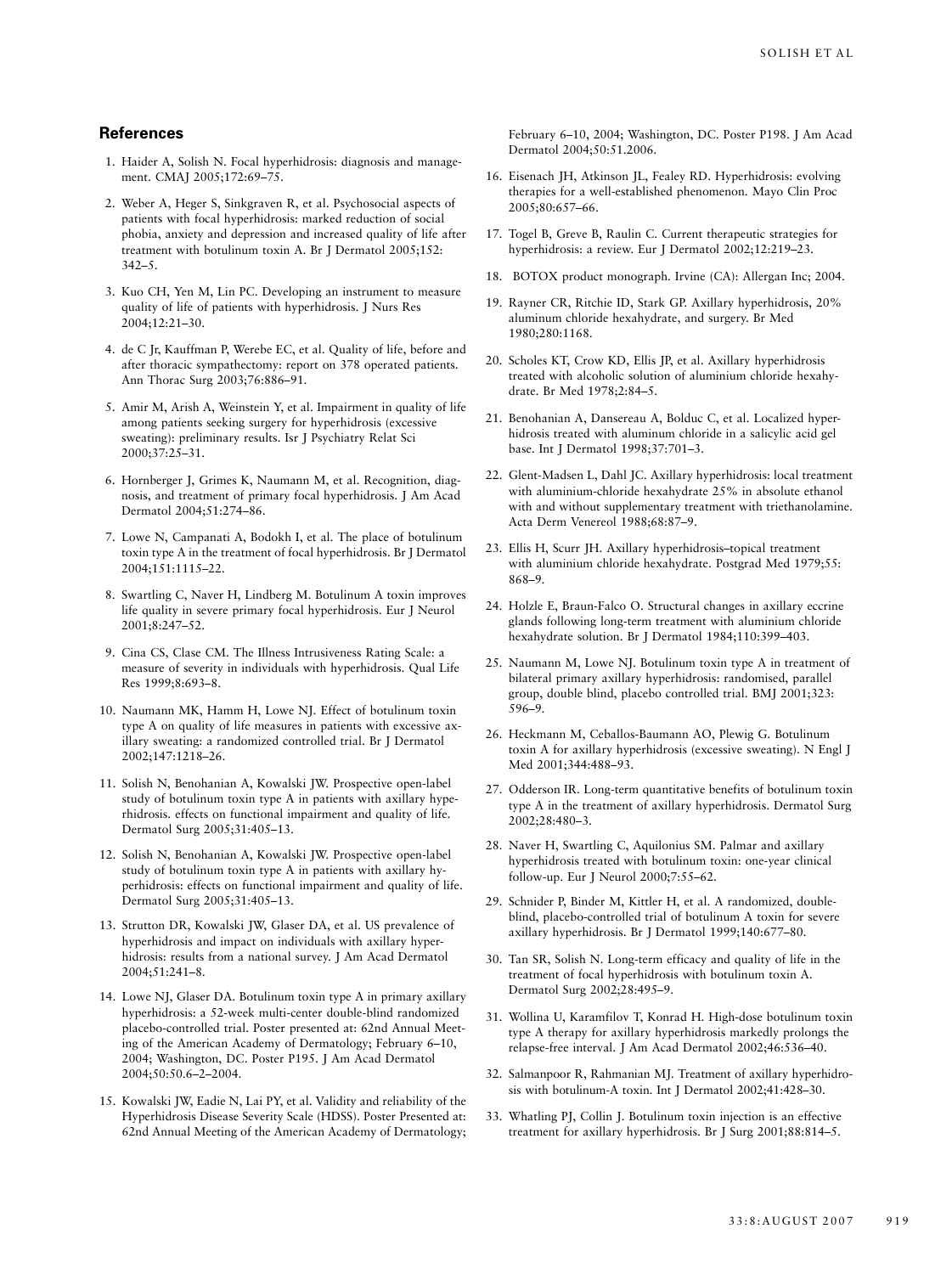- 34. Heckmann M, Breit S, Ceballos-Baumann A, et al. Sidecontrolled intradermal injection of botulinum toxin A in recalcitrant axillary hyperhidrosis. J Am Acad Dermatol 1999; 41:987–90.
- 35. Bushara KO, Park DM, Jones JC, et al. Botulinum toxin–a possible new treatment for axillary hyperhidrosis. Clin Exp Dermatol 1996;21:276–8.
- 36. Glogau RG. Botulinum A neurotoxin for axillary hyperhidrosis: no sweat Botox. Dermatol Surg 1998;24:817–9.
- 37. Heckmann M, Plewig G. Low-dose efficacy of botulinum toxin A for axillary hyperhidrosis: a randomized, side-by-side, open-label study. Arch Dermatol 2005;141:1255–9.
- 38. Solish N, Benohanian A, Kowalski JW. Prospective open-label study of botulinum toxin type A in patients with axillary hyperhidrosis. effects on functional impairment and quality of life. Dermatol Surg 2005;31:405–13.
- 39. Galadari I, Alkaabi J. Botulinum toxin in the treatment of axillary hyperhidrosis. Skinmed 2003;2:209–11.
- 40. Naumann M, Lowe NJ, Kumar CR, et al. Botulinum toxin type a is a safe and effective treatment for axillary hyperhidrosis over 16 months: a prospective study. Arch Dermatol 2003;139:731–6.
- 41. Campanati A, Penna L, Guzzo T, et al. Quality-of-life assessment in patients with hyperhidrosis before and after treatment with botulinum toxin: results of an open-label study. Clin Ther 2003;25:298–308.
- 42. Naumann M, Lowe NJ. Botulinum toxin type A in treatment of bilateral primary axillary hyperhidrosis: randomised, parallel group, double blind, placebo controlled trial. BMJ 2001;323: 596–9.
- 43. Bieniek A, Bialynicki-Birula R, Baran W, et al. Surgical treatment of axillary hyperhidrosis with liposuction equipment: risks and benefits. Acta Dermatovenerol Croat 2005;13:212–8.
- 44. Lee MR, Ryman WJ. Liposuction for axillary hyperhidrosis. Australas J Dermatol 2005;46:76–9.
- 45. Payne CM, Doe PT. Liposuction for axillary hyperhidrosis. Clin Exp Dermatol 1998;23:9–10.
- 46. Proebstle TM, Schneiders V, Knop J. Gravimetrically controlled efficacy of subcorial curettage: a prospective study for treatment of axillary hyperhidrosis. Dermatol Surg 2002;28:1022–6.
- 47. Herbst F, Plas EG, Fugger R, et al. Endoscopic thoracic sympathectomy for primary hyperhidrosis of the upper limbs: A critical analysis and long-term results of 480 operations. Ann Surg 1994;220:86–90.
- 48. Zacherl J, Huber ER, Imhof M, et al. Long-term results of 630 thoracoscopic sympathicotomies for primary hyperhidrosis: the Vienna experience. Eur J Surg 1998;Suppl:43–6.
- 49. Abell E, Morgan K. The treatment of idiopathic hyperhidrosis by glycopyrronium bromide and tap water iontophoresis. Br J Dermatol 1974;91:87–91.
- 50. Grice K. Hyperhidrosis and its treatment by iontophoresis. Physiotherapy 1980;66:43–4.
- 51. Holzle E, Ruzicka T. Treatment of hyperhidrosis by a batteryoperated iontophoretic device. Dermatologica 1986;172:41–7.
- 52. Benohanian A, Dansereau A, Bolduc C, et al. Localized hyperhidrosis treated with aluminum chloride in a salicylic acid gel base. Int J Dermatol 1998;37:701–3.
- 53. Goh CL. Aluminum chloride hexahydrate versus palmar hyperhidrosis: evaporimeter assessment. Int J Dermatol 1990;29: 368–70.
- 54. Jensen O, Karlsmark T. Palmoplantar hyperhidrosis: treatment with alcohol solution of aluminium chloride hexahydrate: a simple method of transpiration measurement. Dermatologica 1980;161:133–5.
- 55. Innocenzi D, Lupi F, Bruni F, et al. Efficacy of a new aluminium salt thermophobic foam in the treatment of axillary and palmar primary hyperhidrosis: a pilot exploratory trial. Curr Med Opin 2005;21:1949–53.
- 56. Lowe NJ, Yamauchi PS, Lask GP, et al. Efficacy and safety of botulinum toxin type a in the treatment of palmar hyperhidrosis: a double-blind, randomized, placebo-controlled study. Dermatol Surg 2002;28:822–7.
- 57. Sevim S, Dogu O, Kaleagasi H. Botulinum toxin-A therapy for palmar and plantar hyperhidrosis. Acta Neurol Belg 2002;102:167–70.
- 58. Saadia D, Voustianiouk A, Wang AK, et al. Botulinum toxin type A in primary palmar hyperhidrosis: randomized, single-blind, two-dose study. Neurology 2001;57:2095–9.
- 59. Wollina U, Karamfilov T. Botulinum toxin A for palmar hyperhidrosis. J Eur Acad Dermatol Venereol 2001;15:555-8.
- 60. Naver H, Swartling C, Aquilonius SM. Palmar and axillary hyperhidrosis treated with botulinum toxin: one-year clinical follow-up. Eur J Neurol 2000;7:55–62.
- 61. Solomon BA, Hayman R. Botulinum toxin type A therapy for palmar and digital hyperhidrosis. J Am Acad Dermatol 2000;42:1026–9.
- 62. Schnider P, Binder M, Auff E, et al. Double-blind trial of botulinum A toxin for the treatment of focal hyperhidrosis of the palms. Br J Dermatol 1997;136:548–52.
- 63. Krogstad AL, Skymne A, Pegenius G, et al. No compensatory sweating after botulinum toxin treatment of palmar hyperhidrosis. Br J Dermatol 2005;152:329–33.
- 64. Campanati A, Lagalla G, Penna L, et al. Local neural block at the wrist for treatment of palmar hyperhidrosis with botulinum toxin: technical improvements. J Am Acad Dermatol 2004;51:345–8.
- 65. Campanati A, Penna L, Guzzo T, et al. Quality-of-life assessment in patients with hyperhidrosis before and after treatment with botulinum toxin: results of an open-label study. Clin Ther 2003;25:298–308.
- 66. Swartling C, Farnstrand C, Abt G, et al. Side-effects of intradermal injections of botulinum A toxin in the treatment of palmar hyperhidrosis: a neurophysiological study. Eur J Neurol 2001;8:451–6.
- 67. Naver H, Swartling C, Aquilonius SM. Palmar and axillary hyperhidrosis treated with botulinum toxin: one-year clinical follow-up. Eur J Neurol 2000;7:55–62.
- 68. Tan SR, Solish N. Long-term efficacy and quality of life in the treatment of focal hyperhidrosis with botulinum toxin A. Dermatol Surg 2002;28:495–9.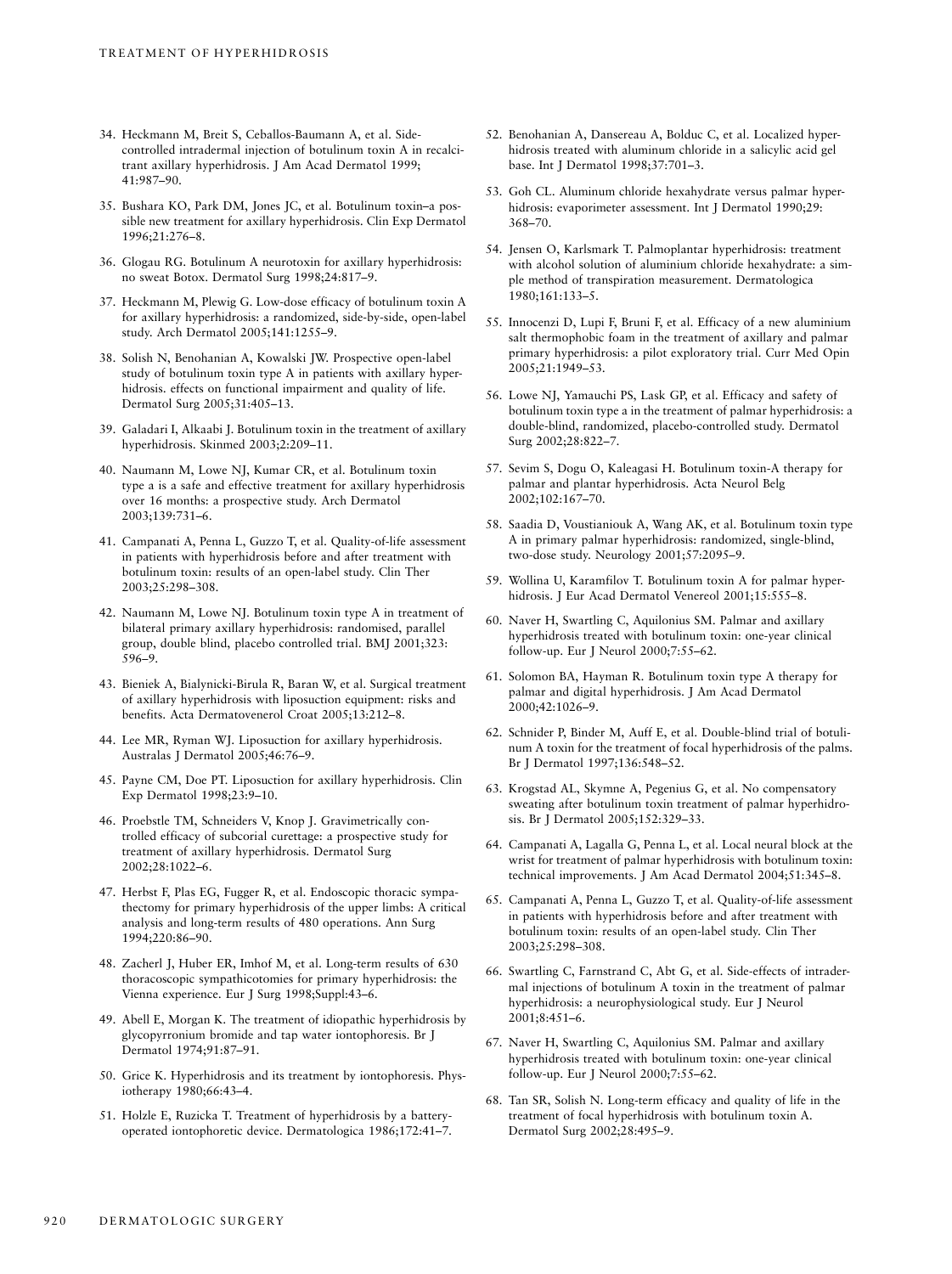- 69. Saadia D, Voustianiouk A, Wang AK, et al. Botulinum toxin type A in primary palmar hyperhidrosis: randomized, single-blind, two-dose study. Neurology 2001;57:2095–9.
- 70. Schnider P, Binder M, Auff E, et al. Double-blind trial of botulinum A toxin for the treatment of focal hyperhidrosis of the palms. Br J Dermatol 1997;136:548–52.
- 71. Solomon BA, Hayman R. Botulinum toxin type A therapy for palmar and digital hyperhidrosis. J Am Acad Dermatol 2000;42:1026–9.
- 72. Swartling C, Farnstrand C, Abt G, et al. Side-effects of intradermal injections of botulinum A toxin in the treatment of palmar hyperhidrosis: a neurophysiological study. Eur J Neurol 2001;8:451–6.
- 73. Smith KC, Comite SL, Balasubramanian S, et al. Vibration anesthesia: a noninvasive method of reducing discomfort prior to dermatologic procedures. Dermatol Online J 2004;10:1.
- 74. Benohanian A. Surgical pearl: use of needle-free anesthesia in the treatment of palmar hyperhidrosis with botulinum A toxin. J Am Acad Dermatol 2005;52:1073–4.
- 75. Campanati A, Lagalla G, Penna L, et al. Local neural block at the wrist for treatment of palmar hyperhidrosis with botulinum toxin: technical improvements. J Am Acad Dermatol 2004;51:345–8.
- 76. Hund M, Rickert S, Kinkelin I, et al. Does wrist nerve block influence the result of botulinum toxin A treatment in palmar hyperhidrosis? J Am Acad Dermatol 2004;50:61–2.
- 77. Hayton MJ, Stanley JK, Lowe NJ. A review of peripheral nerve blockade as local anaesthesia in the treatment of palmar hyperhidrosis. Br J Dermatol 2003;149:447–51.
- 78. Smith KC, Comite SL, Storwick GS. Ice minimizes discomfort associated with injection of botulinum toxin type a for the treatment of palmar and plantar hyperhidrosis. Dermatol Surg 2007;33:S88–91.
- 79. Dahl JC, Glent-Madsen L. Treatment of hyperhidrosis manuum by tap water iontophoresis. Acta Derm Venereol 1989;69:346–8.
- 80. Reinauer S, Neusser A, Schauf G, et al. Iontophoresis with alternating current and direct current offset (AC/DC iontophoresis): a new approach for the treatment of hyperhidrosis. Br J Dermatol 1993;129:166–9.
- 81. Stolman LP. Treatment of excess sweating of the palms by iontophoresis. Arch Dermatol 1987;123:893–6.
- 82. Dolianitis C, Scarff CE, Kelly J, et al. Iontophoresis with glycopyrrolate for the treatment of palmoplantar hyperhidrosis. Australas J Dermatol 2004;45:208–12.
- 83. Abell E, Morgan K. The treatment of idiopathic hyperhidrosis by glycopyrronium bromide and tap water iontophoresis. Br J Dermatol 1974;91:87–91.
- 84. Grice K, Sattar H, Baker H. Treatment of idiopathic hyperhidrosis with iontophoresis of tap water and poldine methosulphate. Br J Dermatol 1972;86:72–8.
- 85. Boni R. Generalized hyperhidrosis and its systemic treatment. Curr Probl Dermatol 2002;30:44–7.
- 86. Masters A, Rennie JA. Endoscopic transthoracic sympathectomy for idiopathic upper limb hyperhidrosis. Clin Auton Res 1992;215:289–93.
- 87. Edmondson RA, Banerjee AK, Rennie JA. Endoscopic transthoracic sympathectomy in the treatment of hyperhidrosis. Ann Surg 1992;215:289–93.
- 88. Kao MC. Video endoscopic sympathectomy using a fiberoptic CO2 laser to treat palmar hyperhidrosis. Neurosurgery 1992;30:131–5.
- 89. Chao C, Tsai CT, Hsiao HC, et al. Transaxillary endoscopic sympathectomy–a report of experience in 150 patients with palmar hyperhidrosis. Surg Laparosc Endosc 1993;3:365–9.
- 90. Chou SH, Lee SH, Kao EL. Thoracic endoscopic T2–T3 sympathectomy in palmar hyperhidrosis. experience of 112 cases. Surg Today 1993;23:105–7.
- 91. Shachor D, Jedeikin R, Olsfanger D, et al. Endoscopic transthoracic sympathectomy in the treatment of primary hyperhidrosis: a review of 290 sympathectomies. Arch Surg 1994;129:241–4.
- 92. Kao MC, Tsai JC, Lai DM, et al. Autonomic activities in hyperhidrosis patients before, during, and after endoscopic laser sympathectomy. Neurosurgery 1994;34:262–8.
- 93. Chen HJ, Cheng MH, Lin TK, et al. Recordings of preand postoperative sympathetic skin response in patients with palmar hyperhidrosis. Stereotact Funct Neurosurg 1995;64: 214–20.
- 94. Drott C, Claes G. Hyperhidrosis treated by thoracoscopic sympathicotomy. Cardiovasc Surg 1996;4:788–90.
- 95. Kao MC, Lin JY, Chen YL, et al. Minimally invasive surgery: video endoscopic thoracic sympathectomy for palmar hyperhidrosis. Ann Acad Med 1996;25:673–8.
- 96. Lin CC, Mo LR. Experience in thoracoscopic sympathectomy for hyperhidrosis with concomitant pleural adhesion. Surg Laparosc Endosc 1996;6:258–61.
- 97. Kopelman D, Hashmonai M, Ehrenreich M, et al. Upper dorsal thoracoscopic sympathectomy for palmar hyperhidrosis: improved intermediate-term results. J Vasc Surg 1996;24:194–9.
- 98. Lieou FJ, Lee SC, Ho ST, et al. Interpleural bupivacaine for pain relief after transthoracic endoscopic sympathectomy for primary hyperhidrosis. Acta Anaesthesiol Sin 1996;34:21–5.
- 99. Lee KH, Hwang PY. Video endoscopic sympathectomy for palmar hyperhidrosis. J Neurosurg 1996;84:484–6.
- 100. Yilmaz EN, Dur AH, Cuesta MA, et al. Endoscopic versus transaxillary thoracic sympathectomy for primary axillary and palmar hyperhidrosis and/or facial blushing: 5-year-experience. Eur J Cardiothorac Surg 1996;10:168–72.
- 101. Gossot D, Toledo L, Fritsch S, et al. Thoracoscopic sympathectomy for upper limb hyperhidrosis: looking for the right operation. Ann Thorac Surg 1997;64:975–8.
- 102. Chu D, Shi PK, Wu CM. Transthoracic endoscopic sympathectomy for treatment of hyperhidrosis palmaris. Kaohsiung J Medicalsci 1997;13:162–8.
- 103. Tan V, Nam H. Results of thoracoscopic sympathectomy for 96 cases of palmar hyperhidrosis. Ann Thorac Cardiovasc Surg 1998;4:244–6.
- 104. Kopelman D, Hashmonai M, Ehrenreich M, et al. Thoracoscopic sympathectomy for hyperhidrosis: is there a learning curve? Surg Laparosc Endosc 1998;8:370–5.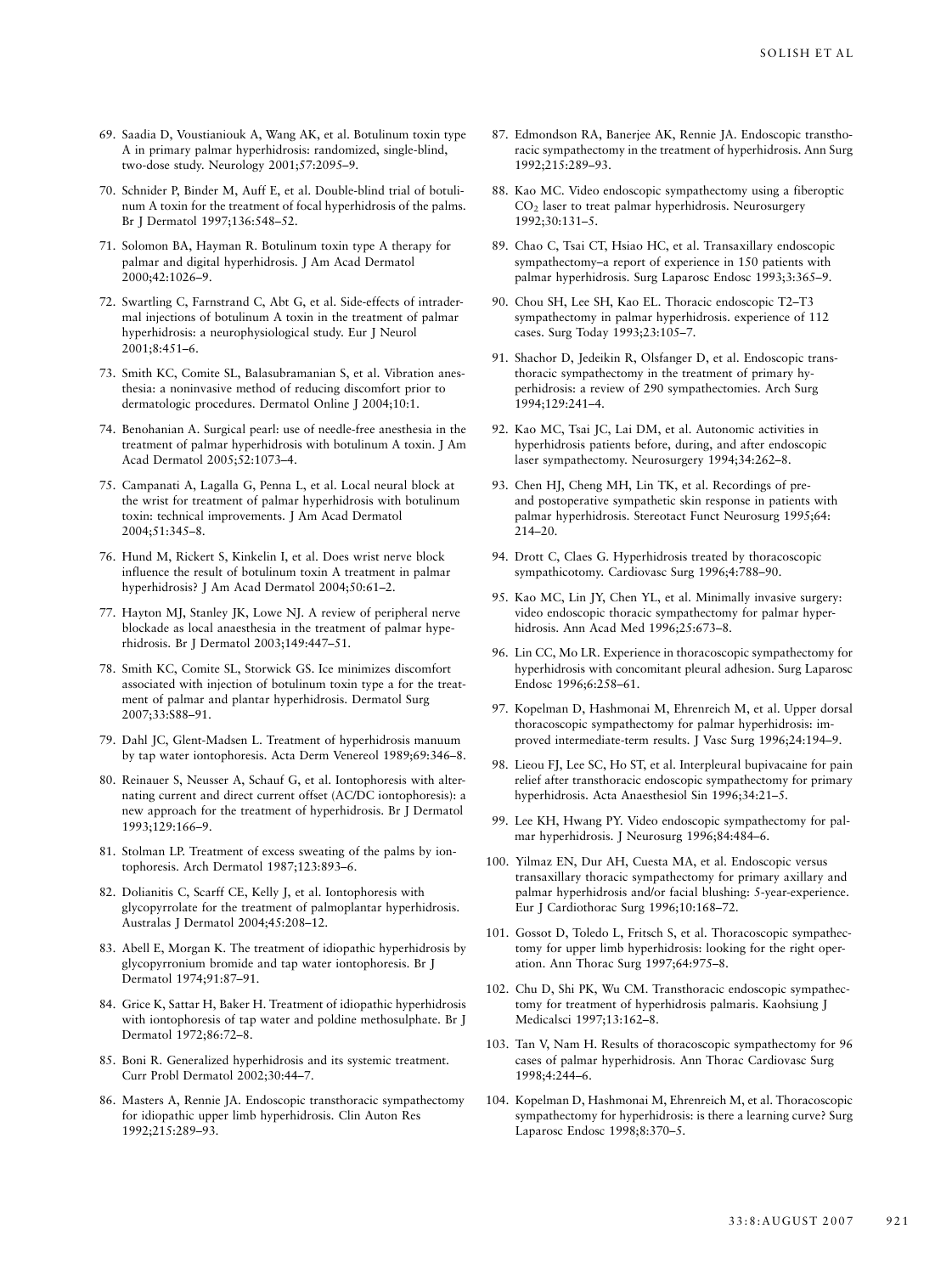- 105. Sayeed RA, Nyamekye I, Ghauri AS, et al. Quality of life after transthoracic endoscopic sympathectomy for upper limb hyperhidrosis. Eur J Surg 1998;Suppl:39–42.
- 106. Rex LO, Drott C, Claes G, et al. The Boras experience of endoscopic thoracic sympathicotomy for palmar, axillary, facial hyperhidrosis and facial blushing. Eur J Surg 1998;Suppl:23–6.
- 107. Krasna MJ, Demmy TL, McKenna RJ, et al. Thoracoscopic sympathectomy: the U. S. experience. Eur J Surg 1998;Suppl: 19–21.
- 108. Lin CC, Mo LR, Lee LS, et al. Thoracoscopic T2-sympathetic block by clipping–a better and reversible operation for treatment of hyperhidrosis palmaris: experience with 326 cases. Eur J Surg 1998;Suppl:13–6.
- 109. Duarte JB, Kux P. Improvements in video-endoscopic sympathicotomy for the treatment of palmar, axillary, facial, and palmar-plantar hyperhidrosis. Eur J Surg 1998;Suppl:9–11.
- 110. Heckmann M. Complications in patients with palmar hyperhidrosis treated with transthoracic endoscopic sympathectomy. Neurosurgery 1998;42:1403–4.
- 111. Kao MC. Complications in patients with palmar hyperhidrosis treated with transthoracic endoscopic sympathectomy. Neurosurgery 1998;42:951–2.
- 112. Kopelman D, Hashmonai M, Assalia A, et al. Primary palmar hyperhidrosis presenting with unilateral symptoms: a report of two cases and review of the literature. Cardiovasc Surg 1998;6:94–6.
- 113. Lin TS, Fang HY. Transthoracic endoscopic sympathectomy in the treatment of palmar hyperhidrosis–with emphasis on perioperative management (1,360 case analyses). Surg Neurol 1999;52:453–7.
- 114. Zacherl J, Imhof M, Huber ER, et al. Video assistance reduces complication rate of thoracoscopic sympathicotomy for hyperhidrosis. Ann Thorac Surg 1999;68:1177–81.
- 115. Lin TS. Transthoracic endoscopic sympathectomy for palmar and axillary hyperhidrosis in children and adolescents. Pediatr Surg Int 1999;15:475–8.
- 116. Lin TS. Transthoracic endoscopic sympathectomy for palmar hyperhidrosis in children and adolescents: analysis of 350 cases. J Laparoendosc Adv Surg Techn A 1999;9:331–4.
- 117. Tedoriya T, Sakagami S, Ueyama T, et al. Influences of bilateral endoscopic transthoracic sympathicotomy on cardiac autonomic nervous activity. Eur J Cardiothorac Surg 1999;15:194–8.
- 118. Fox AD, Hands L, Collin J. The results of thoracoscopic sympathetic trunk transection for palmar hyperhidrosis and sympathetic ganglionectomy for axillary hyperhidrosis. Eur J Vasc Endovasc Surg 1999;17:343–6.
- 119. Chiou TS, Chen SC. Intermediate-term results of endoscopic transaxillary T2 sympathectomy for primary palmar hyperhidrosis. Br J Surg 1999;86:45–7.
- 120. Erak S, Sieunarine K, Goodman M, et al. Endoscopic thoracic sympathectomy for primary palmar hyperhidrosis: intermediate term results. Aust N Z J Surg 1999;69:60–4.
- 121. Reisfeld R, Nguyen R, Pnini A. Endoscopic thoracic sympathectomy for treatment of essential hyperhidrosis syndrome:

experience with 650 patients. Surg Laparosc Endosc Percutan Tech 2000;10:5–10.

- 122. Vanaclocha V, Saiz-Sapena N, Panta F. Uniportal endoscopic superior thoracic sympathectomy. Neurosurgery 2000;46:924–8.
- 123. Saiz-Sapena N, Vanaclocha V, Panta F, et al. Operative monitoring of hand and axillary temperature during endoscopic superior thoracic sympathectomy for the treatment of palmar hyperhidrosis. Eur J Surg 2000;166:65–9.
- 124. Lin TS, Huang LC, Wang NP, et al. Endoscopic thoracic sympathetic block by clipping for palmar and axillary hyperhidrosis in children and adolescents. Pediatr Surg Int 2001;17:535–7.
- 125. Lin TS. Video-assisted thoracoscopic ''resympathicotomy'' for palmar hyperhidrosis. analysis of 42 cases. Ann Thorac Surg 2001;72:895–8.
- 126. Gossot D, Kabiri H, Caliandro R, et al. Early complications of thoracic endoscopic sympathectomy: a prospective study of 940 procedures. Ann Thorac Surg 2001;71:1116–9.
- 127. Gossot D, Galetta D, Pascal A, et al. Long-term results of endoscopic thoracic sympathectomy for upper limb hyperhidrosis. Ann Thorac Surg 2003;75:1075–9.
- 128. Atkinson JL, Fealey RD. Sympathotomy instead of sympathectomy for palmar hyperhidrosis: minimizing postoperative compensatory hyperhidrosis. Mayo Clin Proc 2003;78: 167–72.
- 129. Lee KS, Chuang CL, Lin CL, et al. Percutaneous CT-guided chemical thoracic sympathectomy for patients with palmar hyperhidrosis after transthoracic endoscopic sympathectomy. Surg Neurol 2004;62:501–5.
- 130. Andrievskikh IA, Fokin AA. Multiyear experience in endoscopic thoracic sympathectomy. Angiol Sosud Khir 2004;10:99–104.
- 131. Yano M, Kiriyama M, Fukai I, et al. Endoscopic thoracic sympathectomy for palmar hyperhidrosis: efficacy of T2 and T3 ganglion resection. Surgery 2005;138:40–5.
- 132. Gossot D, Galetta D, Pascal A, et al. Long-term results of endoscopic thoracic sympathectomy for upper limb hyperhidrosis. Ann Thorac Surg 2003;75:1075–9.
- 133. Ganeshmoorthy J, Saravanapavananthan T. A case of hyperhidrosis successfully treated with 20% aluminium chloride hexahydrate in 95% ethyl alcohol. Singapore Med 1990;31: 85–6.
- 134. Benohanian A, Dansereau A, Bolduc C, et al. Localized hyperhidrosis treated with aluminum chloride in a salicylic acid gel base. Int J Dermatol 1998;37:701–3.
- 135. Holzle E, Alberti N. Long-term efficacy and side effects of tap water iontophoresis of palmoplantar hyperhidrosis–the usefulness of home therapy. Dermatologica 1987;175:126–35.
- 136. Grice K, Sattar H, Baker H. Treatment of idiopathic hyperhidrosis with iontophoresis of tap water and poldine methosulphate. Br J Dermatol 1972;86:72–8.
- 137. Abell E, Morgan K. The treatment of idiopathic hyperhidrosis by glycopyrronium bromide and tap water iontophoresis. Br J Dermatol 1974;91:87–91.
- 138. Vadoud-Seyedi J. Treatment of plantar hyperhidrosis with botulinum toxin type A. Int J Dermatol 2004;43:969–71.